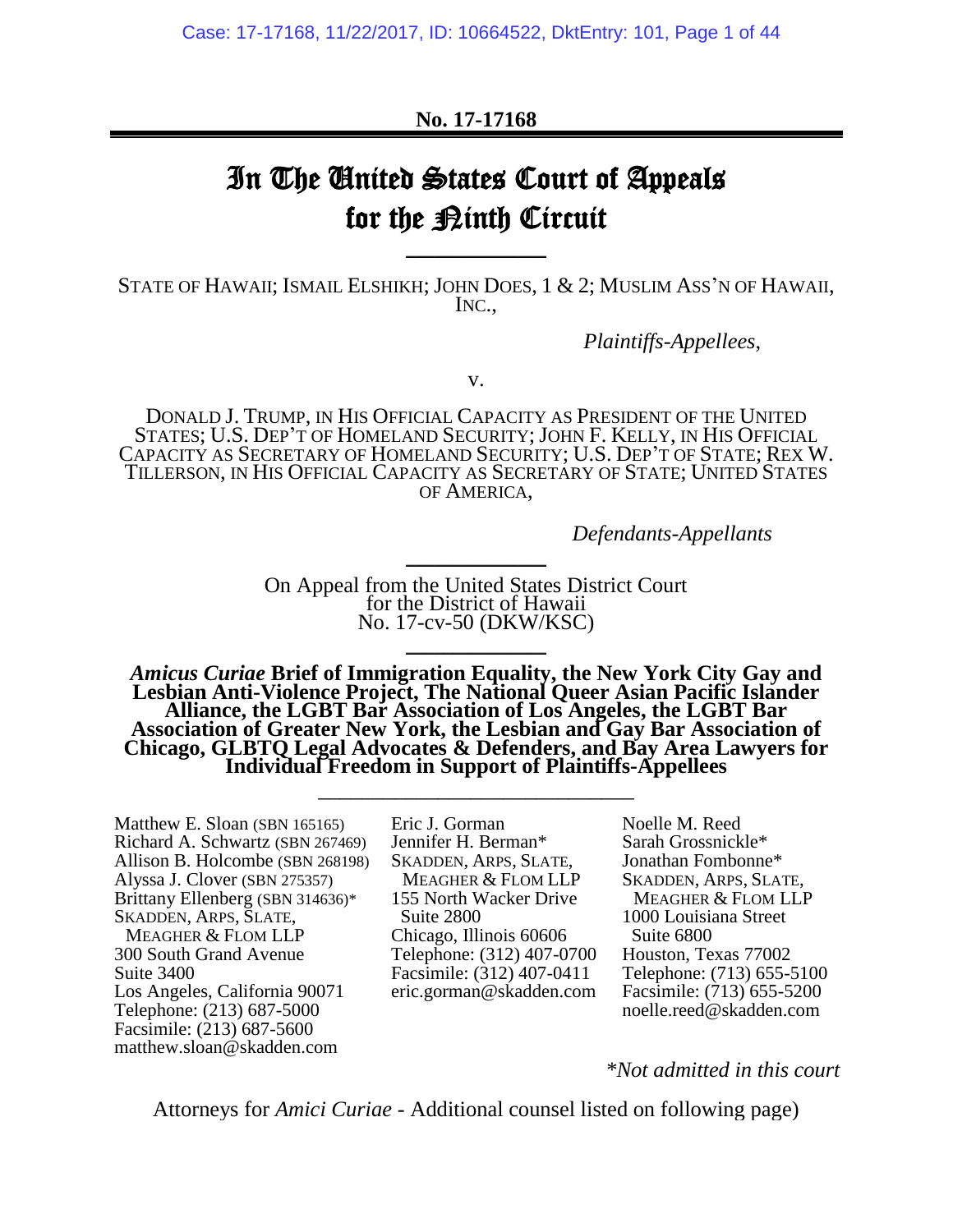Joseph M. Sandman\* SKADDEN, ARPS, SLATE, MEAGHER & FLOM LLP 1440 New York Avenue, N.W. Washington, D.C. 20005 Telephone: (202) 371-7000 Facsimile: (202) 393-5760 joseph.sandman@skadden.com

Aaron Morris IMMIGRATION EQUALITY 40 Exchange Place, Suite 1300 New York, New York 10005 Telephone: (212) 714-2904 AMorris@immigrationequality.org

Virginia M. Goggin\* NEW YORK CITY GAY AND LESBIAN ANTI-VIOLENCE PROJECT 116 Nassau Street, Floor 3 New York, New York 10038 Telephone: (212) 714-1184 Facsimile:  $(212)$  714-2627 vgoggin@avp.org

Glenn Magpantay\* THE NATIONAL QUEER ASIAN PACIFIC ISLANDER ALLIANCE 233 Fifth Avenue Suite 4A New York, New York 10016 Telephone: (917) 439-3158 glenn magpantay@nqapia.org

\* *Not admitted in this court*

Attorneys for *Amici Curiae*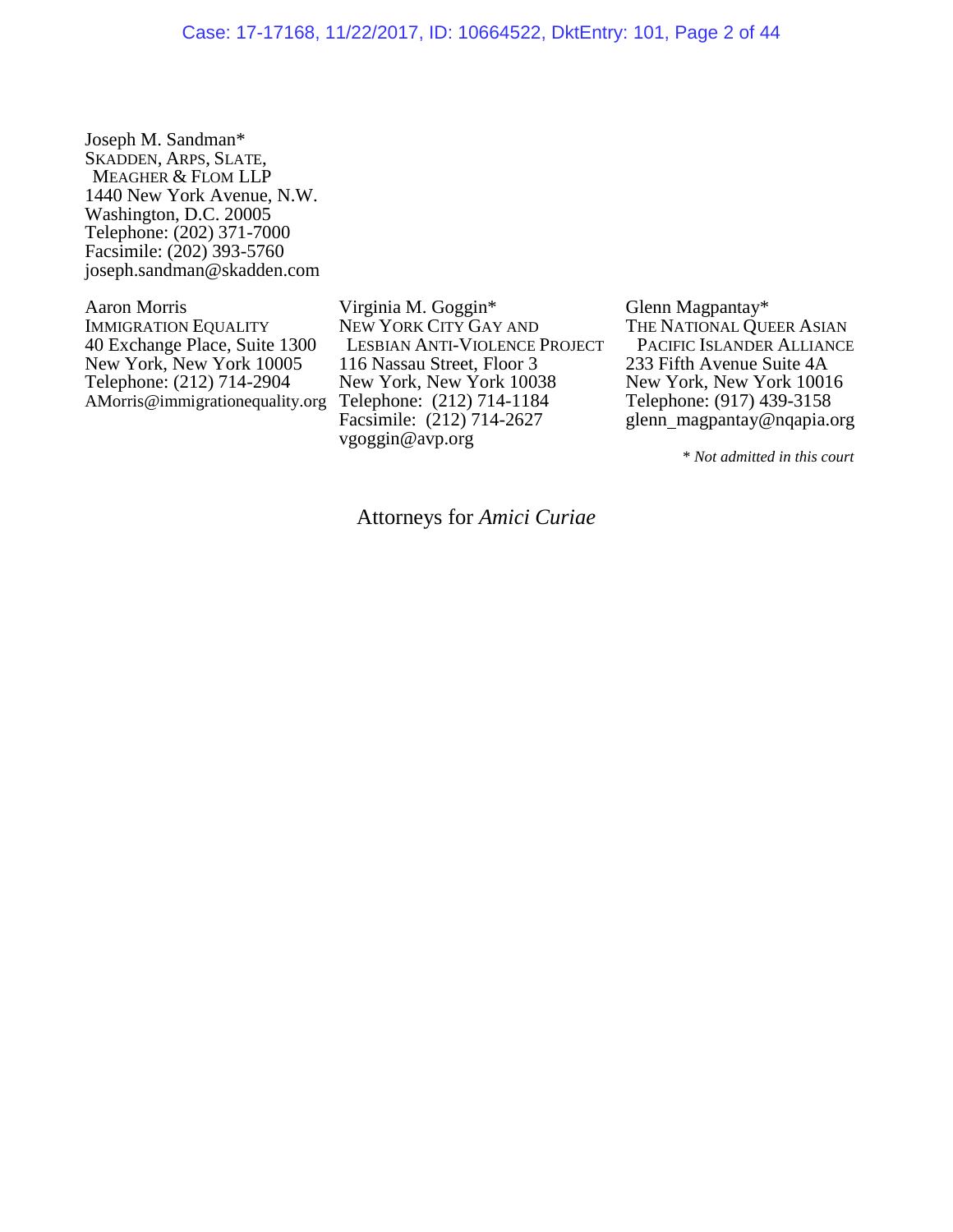## **TABLE OF CONTENTS**

|                |           |                                                                                                                                                                                  | Page |
|----------------|-----------|----------------------------------------------------------------------------------------------------------------------------------------------------------------------------------|------|
|                |           |                                                                                                                                                                                  |      |
|                |           |                                                                                                                                                                                  |      |
|                |           |                                                                                                                                                                                  |      |
| $\mathbf{I}$ . |           | MANY LGBTQ INDIVIDUALS FACE PERSECUTION<br>AND HOSTILE SOCIAL ENVIRONMENTS IN THEIR<br>COUNTRIES OF ORIGIN, ESPECIALLY IN THE EIGHT<br>COUNTRIES TARGETED IN THE PROCLAMATION  4 |      |
|                |           |                                                                                                                                                                                  |      |
| $\mathbf{I}$ . |           | THE UNIQUE HARDSHIPS IMPOSED ON LGBTQ<br>POPULATIONS BY THE PROCLAMATION ARE<br>CONTRARY TO U.S. LAW AND AGAINST THE                                                             |      |
|                | A.        | <b>Constitutional And Federal Law Emphasize<br/>The Importance Of Family Reunification</b>                                                                                       |      |
|                | <b>B.</b> | "Familial Relations" Should Be Construed<br>Broadly To Give Equal Dignity To LGBTQ Families  20                                                                                  |      |
| $\Pi$ .        |           | THE PROCLAMATION CONTRAVENES U.S.                                                                                                                                                |      |
| III.           |           | THE PROCLAMATION'S WAIVER PROVISIONS<br>DO NOT LESSEN THE IMPACT OF THE<br>PROCLAMATION ON LGBTQ INDIVIDUALS 28                                                                  |      |
|                |           |                                                                                                                                                                                  | 30   |
|                |           |                                                                                                                                                                                  |      |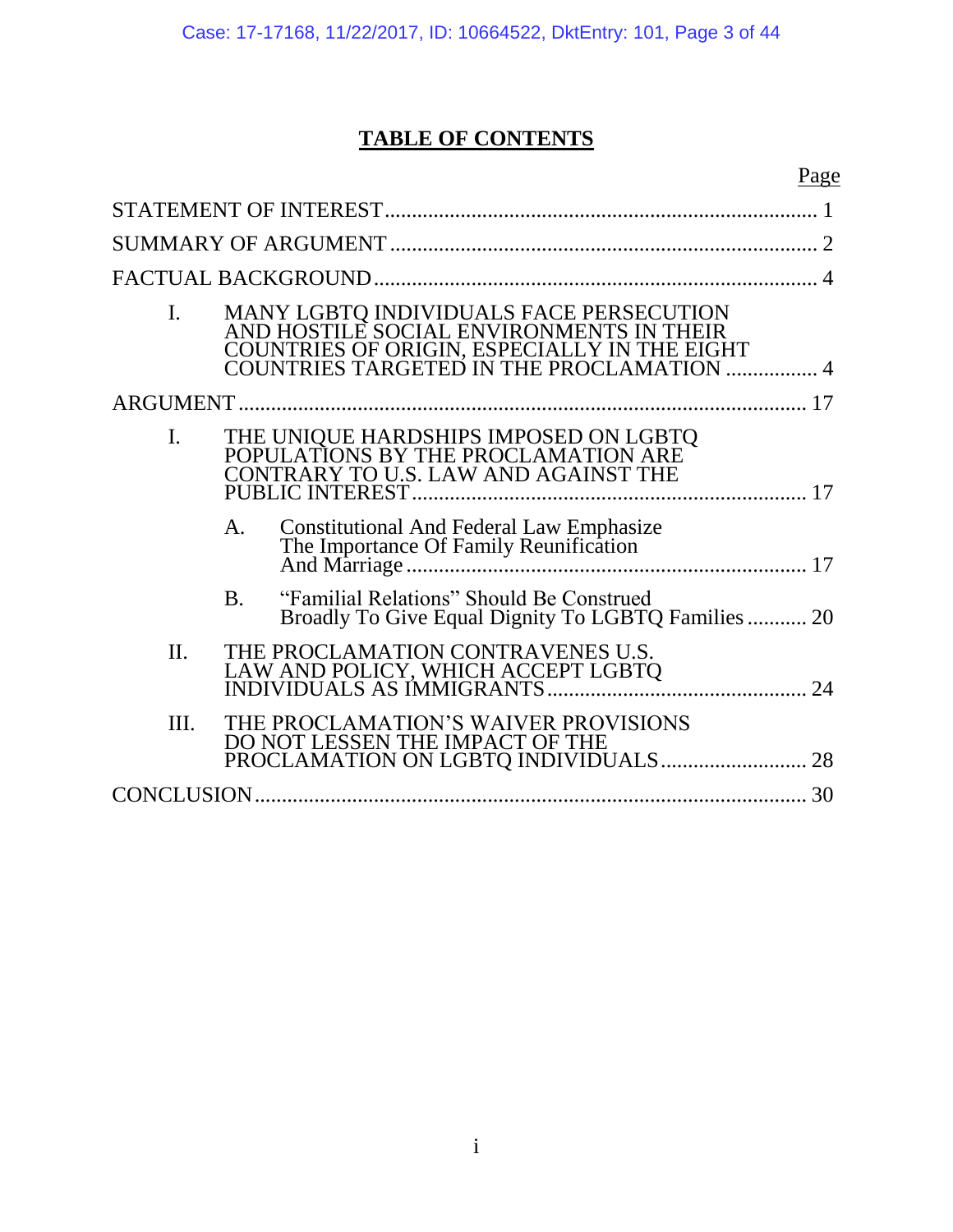#### **CORPORATE DISCLOSURE STATEMENT**

Pursuant to Fed. R. App. P. 29(a)(4)(A) and Circuit Rule 26.1, *amicus curiae*, Immigration Equality, The New York City Gay And Lesbian Anti-Violence Project, The National Queer Asian Pacific Islander Alliance, The LGBT Bar Association of Los Angeles, The LGBT Bar Association of Greater New York, the Lesbian and Gay Bar Association of Chicago, GLBTQ Legal Advocates & Defenders, and Bay Area Lawyers for Individual Freedom (collectively, "*amici*"), make the following disclosures:

1. Each *Amici* is a non-profit organization that has no parent corporation.

2. No publicly-held corporation or other publicly-held entity owns any portion of any of the *amici*.

3. *Amici* are unaware of any publicly-held corporation or other publiclyheld entity that has a direct financial interest in the outcome of this litigation.

4. This case does not arise out of a bankruptcy proceeding.

\* \* \*

(*signature appears on following page*)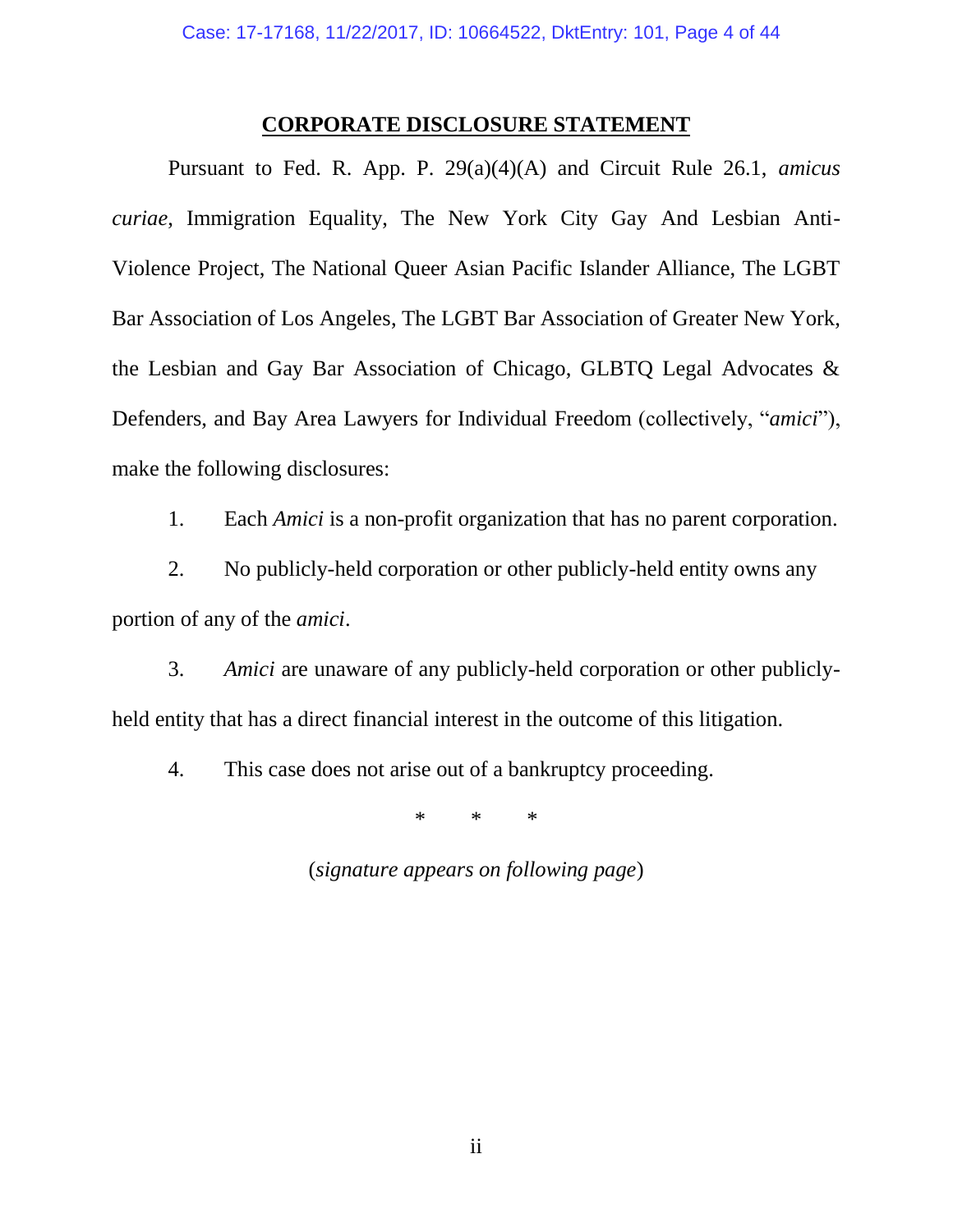Dated: November 22, 2017 Respectfully submitted,

s/ Matthew E. Sloan Matthew E. Sloan SKADDEN, ARPS, SLATE, MEAGHER & FLOM LLP 300 South Grand Avenue Suite 3400 Los Angeles, CA 90072 (213) 687-5000

*Counsel for Amici Curiae Immigration Equality, The New York City Gay And Lesbian Anti-Violence Project, The National Queer Asian Pacific Islander Alliance, The LGBT Bar Association of Los Angeles*, *The LGBT Bar Association of Greater New York, the Lesbian and Gay Bar Association of Chicago, GLBTQ Legal Advocates & Defenders, and Bay Area Lawyers for Individual Freedom*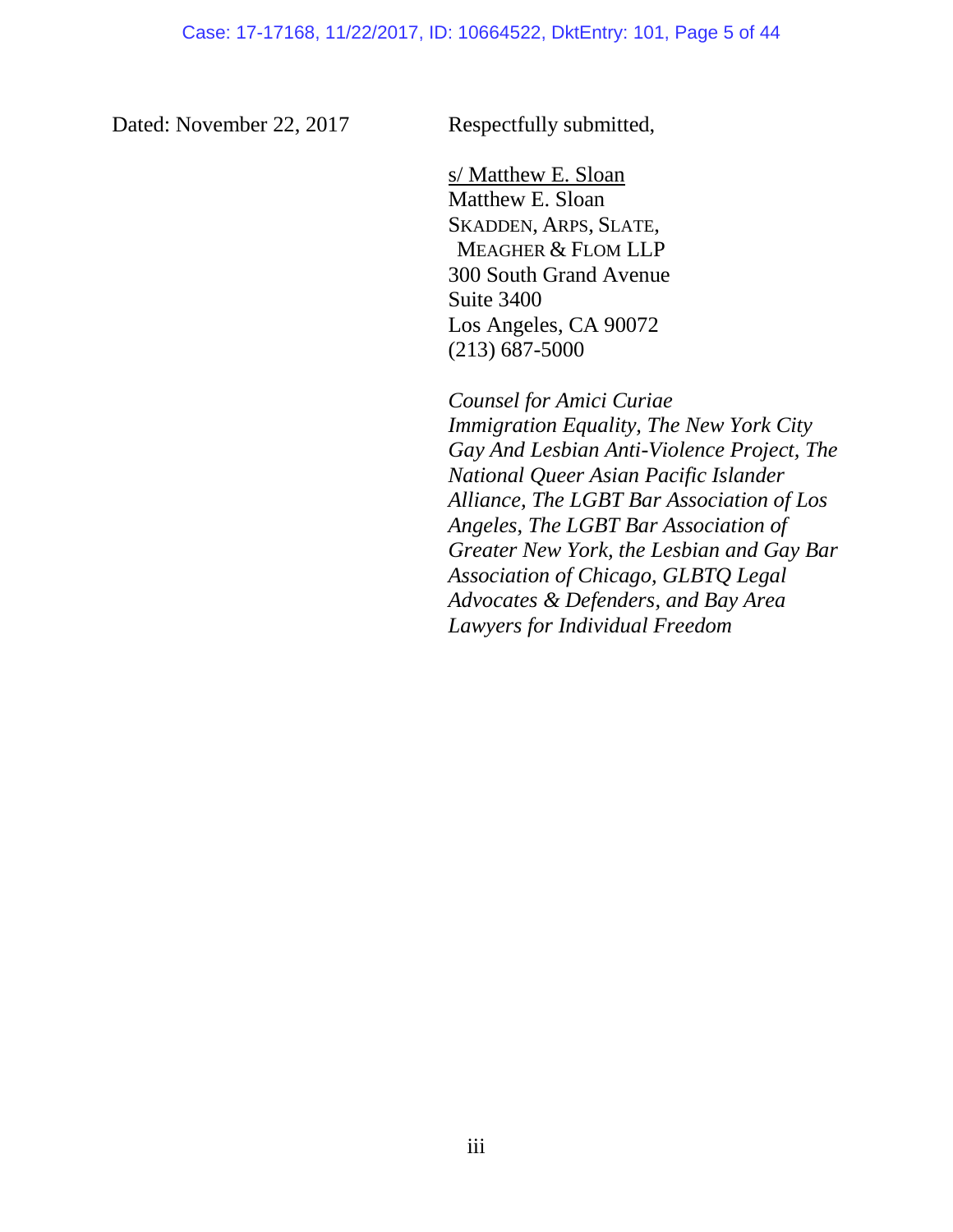## **TABLE OF AUTHORITIES**

## Page

### **CASES**

| Bassett v. Snyder,                                                   |     |
|----------------------------------------------------------------------|-----|
| Board of Directors of Rotary International v. Rotary Club of Duarte, |     |
| Boutilier v. INS,                                                    |     |
| Fiallo v. Bell,                                                      |     |
| Hawaii v. Trump,<br>No. 1:17-cv-00050-DKW-KSC, 2017 WL 2989048       |     |
| Hawaii v. Trump,<br>No. 1:17-cv-00050-DKW-KSC, 2017 WL 4639560       |     |
| <i>INS v. Errico,</i>                                                |     |
| Kaliski v. District Director of INS,                                 |     |
| Khan v. Holder,                                                      |     |
| Meyer v. Nebraska,                                                   |     |
| Moore v. City of East Cleveland, Ohio,                               |     |
| Obergefell v. Hodges,                                                |     |
| Solis-Espinoza v. Gonzales,                                          |     |
| Troxel v. Granville,                                                 | .22 |
| Trump v. International Refugee Assistance Project,                   |     |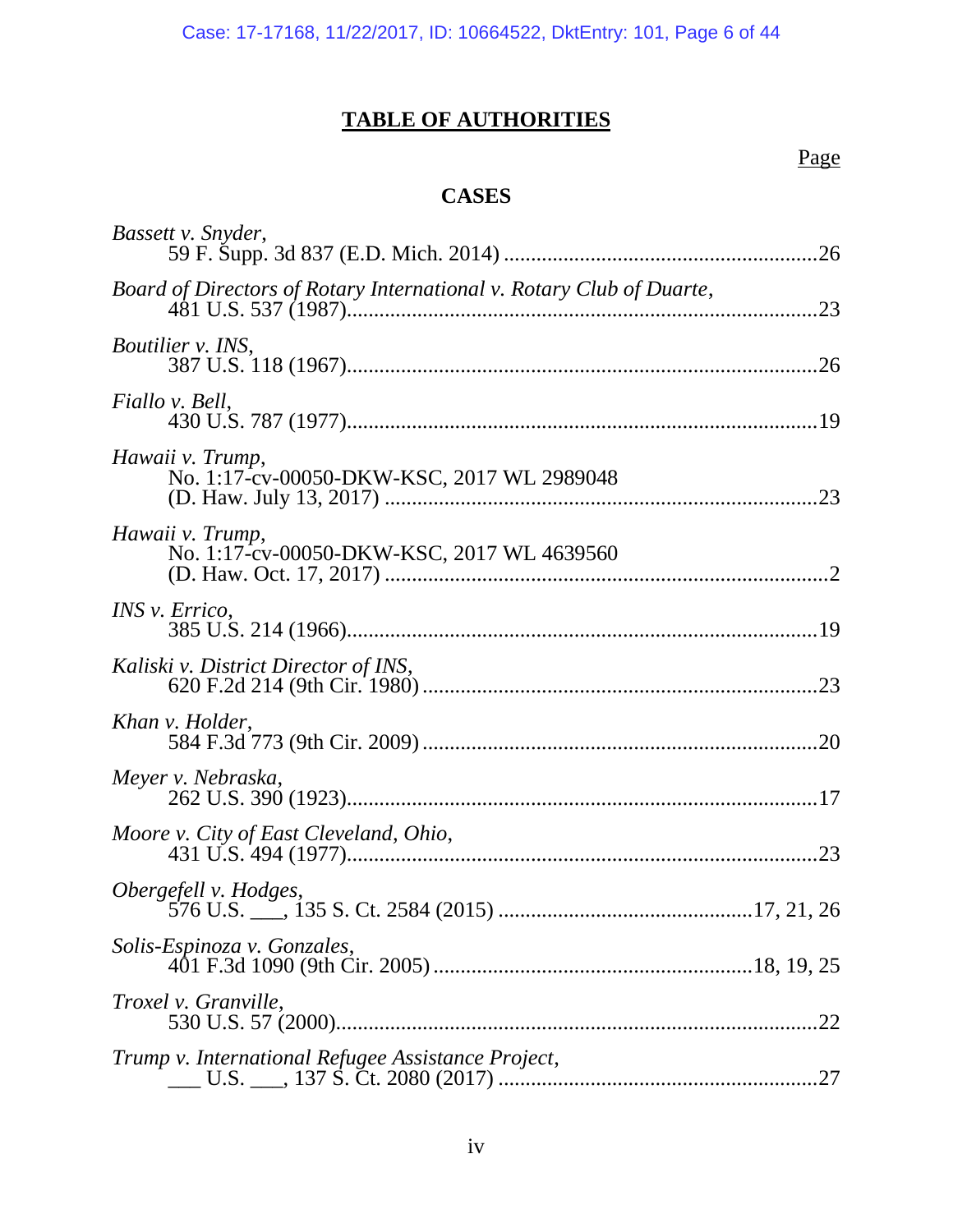| Zablocki v. Redhail, |  |
|----------------------|--|
|                      |  |

### **STATUTES**

## **OTHER AUTHORITIES**

| Aengus Carroll, State-Sponsored Homophobia: A World Survey of Sexual<br>Orientation Laws, International Lesbian, Gay, Bisexual, Trans and Intersex<br>Association (12th ed. 2017), http://ilga.org/downloads/2017/ILGA_State_                                                                         |
|-------------------------------------------------------------------------------------------------------------------------------------------------------------------------------------------------------------------------------------------------------------------------------------------------------|
| Amnesty International, Making Love a Crime, Criminalization of Same-Sex<br>Conduct in Sub-Saharan Africa (June 24, 2013),<br>https://www.amnestyusa.org/reports/making-love-a-crime-criminalization-                                                                                                  |
| Amnesty International: Torture was my Punishment: Abductions, Torture and<br>Summary Killings Under Armed Group Rule in Aleppo and Idleb, Syria<br>(July 2016), https://www.amnestyusa.org/reports/torture-was-my-<br>punishment-abductions-torture-and-summary-killings-under-armed-group-           |
| Ben Gladstone, For Yemen's gay community social media is a savior, The Irish<br>Times (Aug. 22, 2015), http://www.irishtimes.com/news/world/middle-<br>east/for-yemen-s-gay-community-social-media-is-a-saviour-1.232444716                                                                           |
| Canada: Immigration and Refugee Board of Canada, Libya: Situation of sexual<br>minorities, including legislation; treatment by society and authorities; state<br>protection and available services (2011-July 2014), July 17, 2014,<br>LBY104913.E, http://www.refworld.org/docid/54ca12544.html 8, 9 |
| Catarina Stewart, Young Somali activist sentenced to death for being a lesbian,<br>The Independent (Jan. 30, 2016),<br>http://www.independent.co.uk/news/world/Africa/young-somali-activist-<br>sentenced-to-death-for-being-a-lesbian-a6844216.html 11, 12                                           |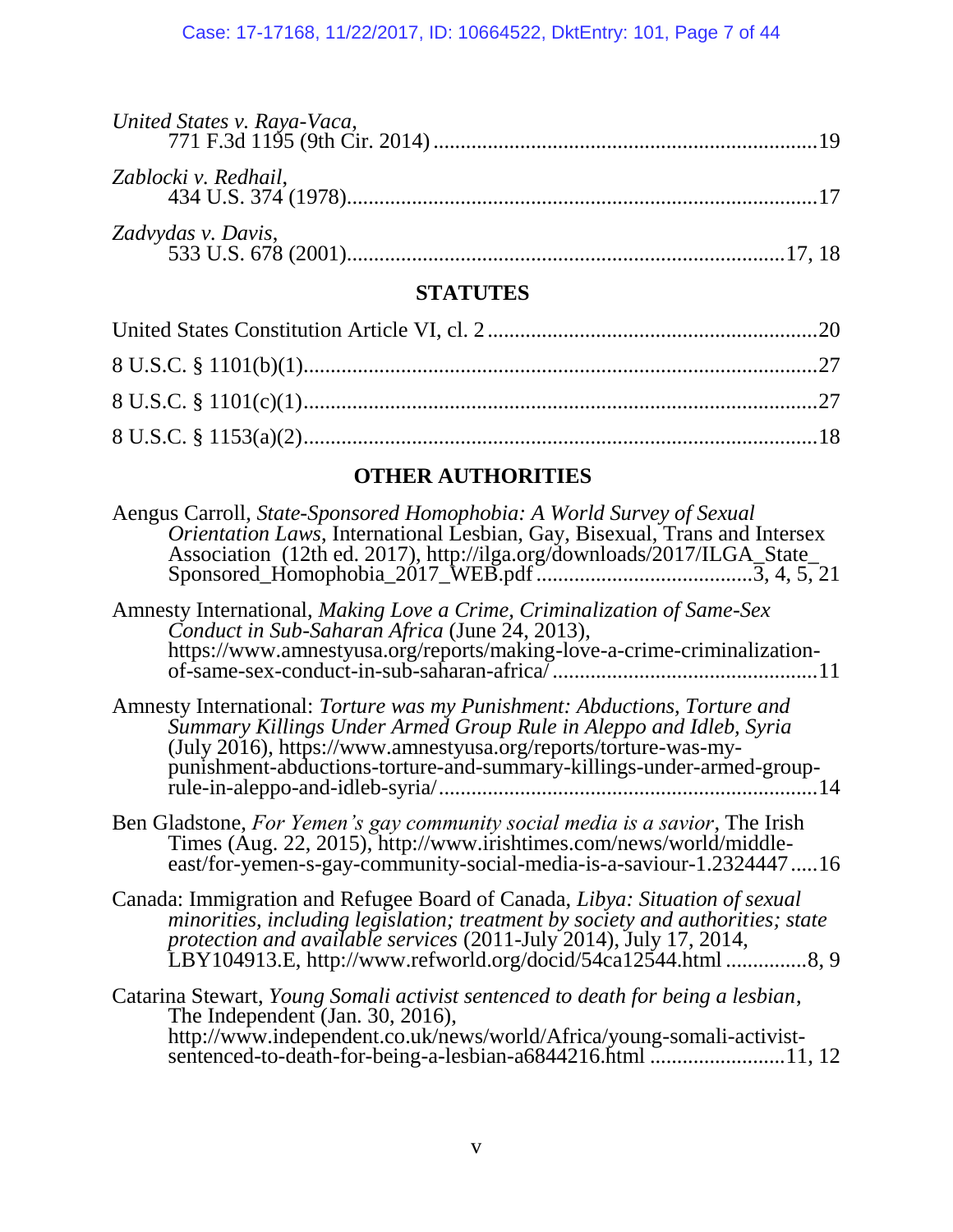| Choe Sang-Hun, North Korean Defector Opens Up About Long-Held Secret: His Homosexuality, N.Y. Times (June 5, 2015),<br>https://www.nytimes.com/2015/06/06/world/asia/north-korea-defector-                             |
|------------------------------------------------------------------------------------------------------------------------------------------------------------------------------------------------------------------------|
| Criminal Law of the Democratic People's Republic of Korea (2009),                                                                                                                                                      |
| Glenn Garner, Parliament of Chad Calls for Criminalization of Homosexuality,<br>Out Magazine (Dec. 16, 2016), https://www.out.com/news-<br>opinion/2016/12/16/parliament-chad-calls-criminalization-                   |
|                                                                                                                                                                                                                        |
|                                                                                                                                                                                                                        |
| Human Rights Committee, General Comment No. 18, U.N. Doc.                                                                                                                                                              |
| Human Rights Watch, We Are a Buried Generation (Dec. 15, 2010),<br>https://www.hrw.org/report/2010/12/15/we-are-buried-generation/<br>discrimination-and-violence-against-sexual-minorities3,7                         |
| Human Rights Watch, World Report 2017: Events of 2016,<br>9. 13. 14                                                                                                                                                    |
| International Covenant on Civil & Political Rights, 138 Cong. Rec. S4781-01<br>.20                                                                                                                                     |
| International Labour Organization, Republican Decree for Law No 12 for the Year<br>1994 Concerning Crimes and Penalties, Section 11, Article 264,<br>https://www.ilo.org/dyn/natlex/docs/ELECTRONIC/83557/92354/       |
| International Refugee Rights Initiative, Rights In Exile Programme, Yemen LGBTI<br><i>Resources</i> , http://www.refugeelegalaidinformation.org/yemen-lgbti-                                                           |
| Kate Jastram & Kathleen Newland, Family unity and refugee protection, Refugee<br>Protection in International Law: UNHCR's Global Consultations on<br>International Protection (Erika Feller et al. eds., 2003),<br>.24 |
| Libya: Penal Code of 1953 as amended by Law 70 of 2 October 1973, Articles                                                                                                                                             |
| Mission for Establishment of Human Rights in Iran, Islamic Penal Code of Iran,                                                                                                                                         |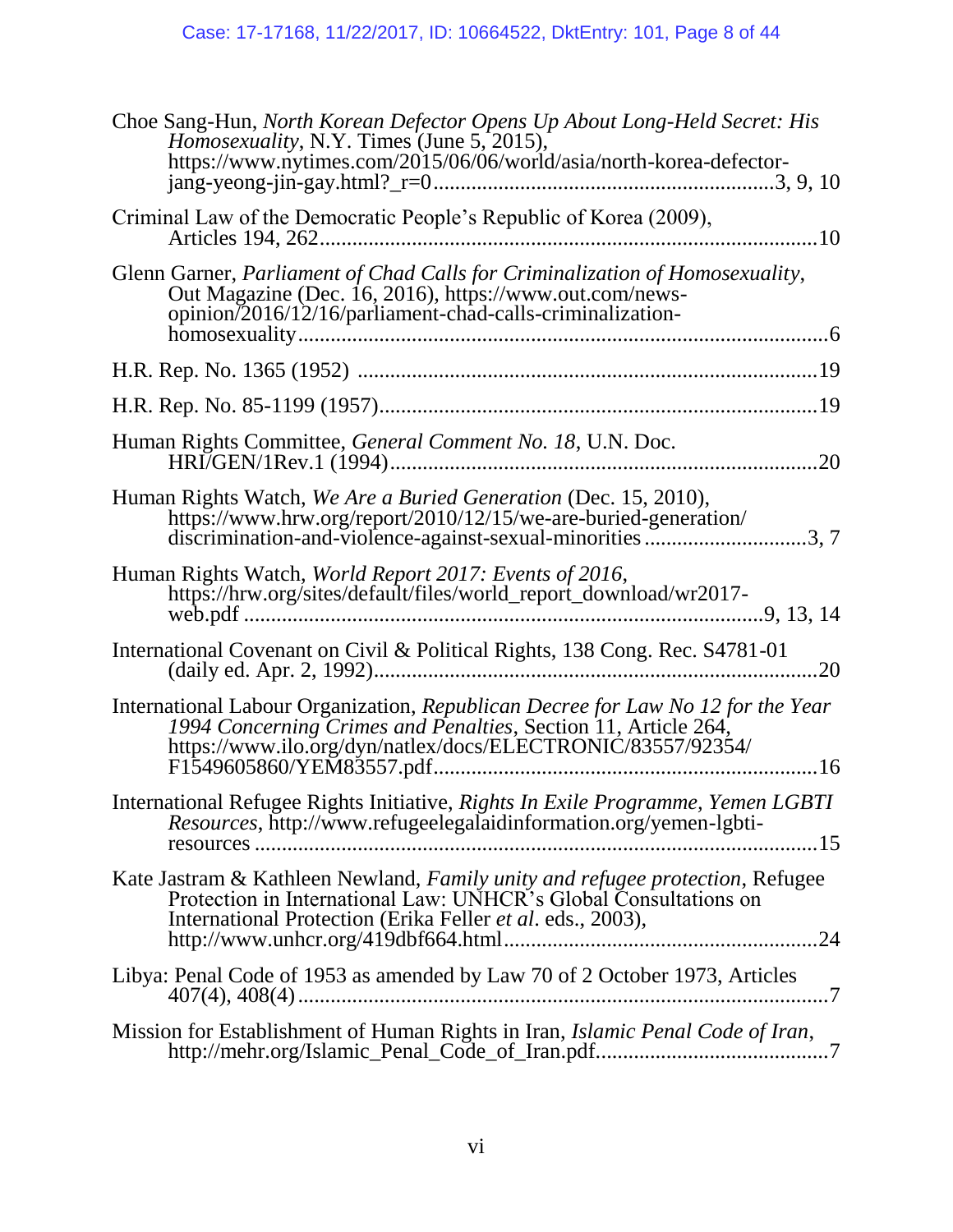| Nick Robins-Early, North Korea Responds To Human Rights Report With<br><i>Homophobic Statement</i> , HuffPost (Apr. 23, 2014),<br>https://www.huffingtonpost.com/2014/04/23/north-korea-                                                                                                                                                                                                                         |
|------------------------------------------------------------------------------------------------------------------------------------------------------------------------------------------------------------------------------------------------------------------------------------------------------------------------------------------------------------------------------------------------------------------|
| North executes lesbians for being influenced by capitalism, The Korea Times<br>(Sept. 29, 2011), http://www.koreatimes.co.kr/www/                                                                                                                                                                                                                                                                                |
| Red LGBTI de Venezuela and Unión Afirmativa de Venezuela, Universal<br>Periodic Review- Venezuela (November, 2016) A summary on Lesbian, Gay,<br>Bisexual Trans and Intersex (LGBTI) human rights issues in Venezuela and<br>recommendations,<br>http://ilga.org/downloads/SUMMARY_VENEZUELA.pdf15                                                                                                               |
| Red LGBTI de Venezuela and Unión Afirmativa de Venezuela, Report of the<br><b>LGBTI</b> Network of Venezuela to the United Nations Human Rights<br>Committee on the Fourth Periodic Report of Venezuela concerning the<br>International Covenant on Civil and Political Rights during the 114th<br><i>Period of Sessions</i> (May 2015),<br>http://tbinternet.ohchr.org/Treaties/CCPR/Shared%20Documents/VEN/INT |
| Presidential Proclamation Enhancing Vetting Capabilities and Processes for<br>Detecting Attempted Entry Into the United States by Terrorists or Other Public-                                                                                                                                                                                                                                                    |
| Richard Fry & Jeffrey S. Passel, In Post-Recession Era, Young Adults Drive<br>Continuing Rise in Multi-Generational Living, Pew Research Center (July<br>17, 2014), http://www.pewsocialtrends.org/2014/07/17/in-post-recession-<br>era-young-adults-drive-continuing-rise-in-multi-generational-living/22                                                                                                       |
|                                                                                                                                                                                                                                                                                                                                                                                                                  |
|                                                                                                                                                                                                                                                                                                                                                                                                                  |
| Soon Kyu Choi & Ilan H. Meyer, LGBT Aging: A Review of Research Findings,<br>Needs, and Policy Implications, Los Angeles: The Williams Institute (Aug.<br>2016), http://williamsinstitute.law.ucla.edu/wp-content/uploads/LGBT-<br>.22                                                                                                                                                                           |
| Swedish International Government Cooperation Agency, The Rights of LGBTI<br><i>People in Somalia</i> (Nov. 2014), http://www.sida.se/globalassets/sida<br>/eng/partners/human-rights-based-approach/lgbti/rights-of-lgbt-persons-                                                                                                                                                                                |
|                                                                                                                                                                                                                                                                                                                                                                                                                  |
| United Kingdom: Foreign and Commonwealth Office, <i>Human Rights and</i><br>Democracy: The 2012 Foreign & Commonwealth Office Report - Libya<br>$(Apr. 15, 2013)$ , https://www.gov.uk/government/uploads/system/uploads/<br>attachment_data/file/408376/Cm_8593_Accessible_complete.pdf 9                                                                                                                       |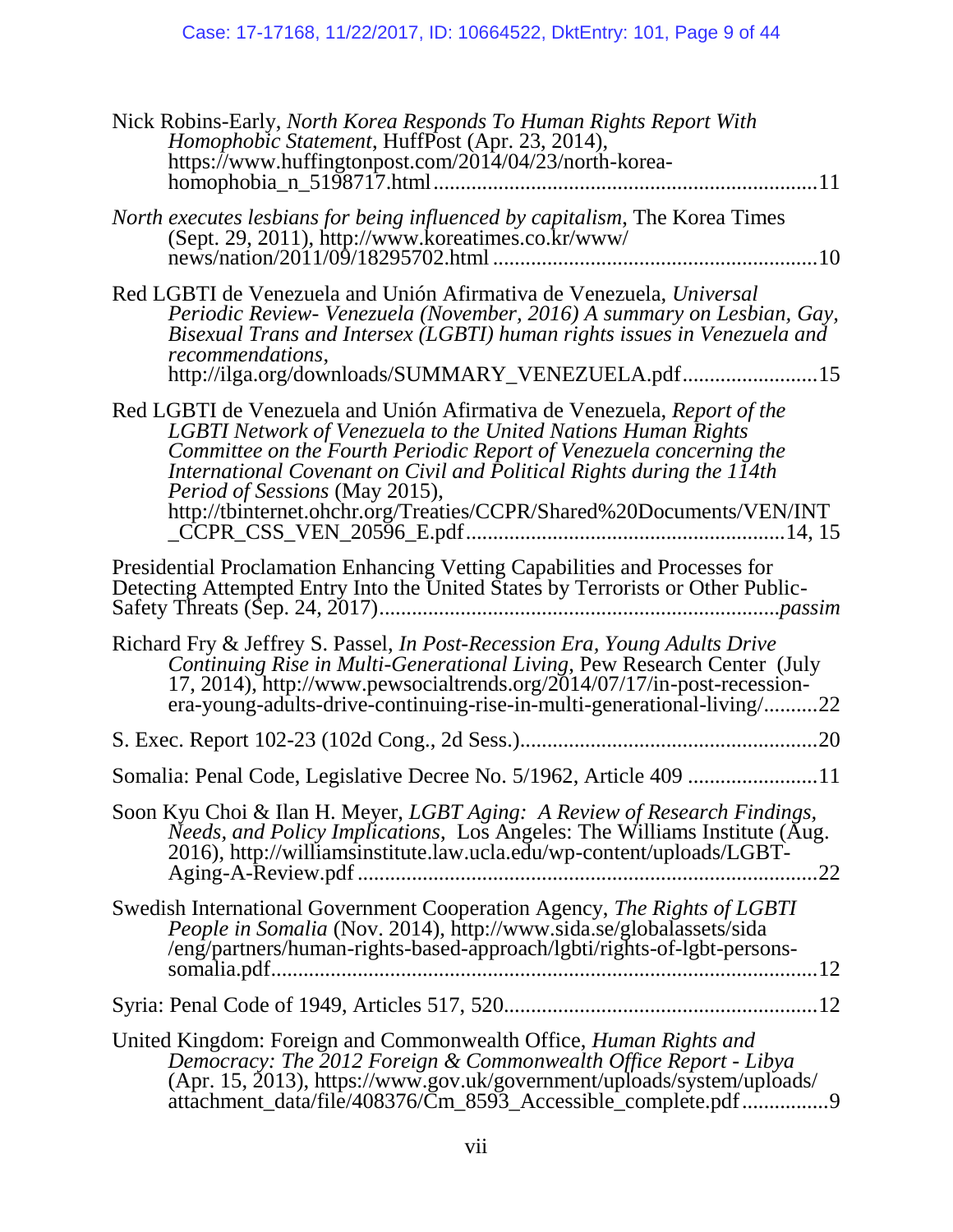| United Nation Human Rights Council, Report of the Special Rapporteur on the<br>situation of human rights in the Islamic Republic of Iran, U.N. Doc.<br>A/HRC/22/56 (Feb. 28, 2013), http://www.ohchr.org/Documents/Countries/                             |
|-----------------------------------------------------------------------------------------------------------------------------------------------------------------------------------------------------------------------------------------------------------|
| United Nation Human Rights Council, Summary Prepared by the Office of the<br>United Nations High Commissioner for Human Rights (Feb. 23, 2015),<br>http://www.ecoi.net/file_upload/1930_1453302677_g1503174.pdf. 8                                        |
|                                                                                                                                                                                                                                                           |
|                                                                                                                                                                                                                                                           |
| United States Department of State, Bureau of Consular Affairs, Nonimmigrant<br>Visa for a Fiancé(e) $(K1)$ ,<br>https://travel.state.gov/content/visas/en/immigrate/family/fiance-k-1.html.18                                                             |
| United States Department of State, Bureau of Democracy, Human Rights and<br>Labor, 2016 Country Reports on Human Rights Practices - Chad (2016),<br>https://www.state.gov/j/drl/rls/hrrpt/humanrightsreport/index.htm?year=201                            |
| United States Department of State, Bureau of Democracy, Human Rights and<br>Labor, $20\overline{16}$ Country Reports on Human Rights Practices – Iran (2016),<br>http://www.state.gov/j/drl/rls/hrrpt/humanrightsreport/index.htm?                        |
| United States Department of State, Bureau of Democracy, Human Rights and<br>Labor, 2016 Country Reports on Human Rights Practices – Libya (2016),<br>http://www.state.gov/j/drl/rls/hrrpt/humanrightsreport/index.htm                                     |
| United States Department of State, Bureau of Democracy, Human Rights and<br>Labor, 2016 Country Reports on Human Rights Practices – Somalia (Mar.<br>3, 2017), http://www.state.gov/j/drl/rls/hrrpt/humanrightsreport/index.htm?<br>year=2016&dlid=265300 |
| United States Department of State, Bureau of Democracy, Human Rights and<br>Labor, 2016 Country Reports on Human Rights Practices – Syria (Mar. 29,<br>2017), http://www.state.gov/j/drl/rls/hrrpt/humanrightsreport/index.htm?<br>13                     |
| United States Department of State, Bureau of Democracy, Human Rights and<br>Labor, 2016 Country Reports on Human Rights Practices - Venezuela<br>(2016), https://www.state.gov/documents/organization/265834.pdf 15                                       |
| United States Department of State, Bureau of Democracy, Human Rights and<br>Labor, 2016 Country Reports on Human Rights Practices – Yemen (2016),<br>http://www.state.gov/j/drl/rls/hrrpt/humanrightsreport/index.htm?year=                               |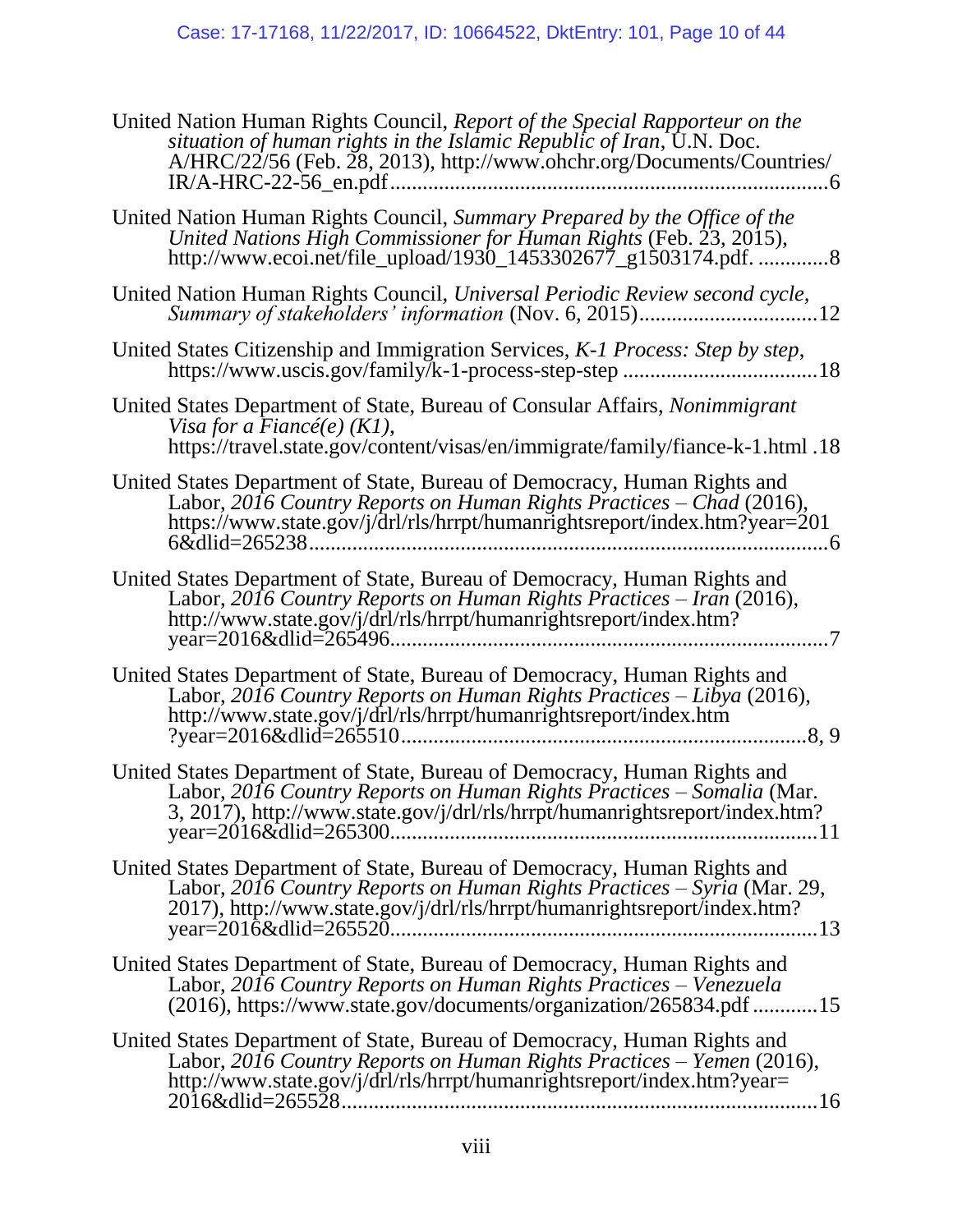| United States Department of State, Bureau of Democracy, Human Rights and  |  |
|---------------------------------------------------------------------------|--|
| Labor, Court Order on Presidential Proclamation on Visas (Oct. 17, 2017), |  |
| https://travel.state.gov/content/travel/en/news/important-                |  |
|                                                                           |  |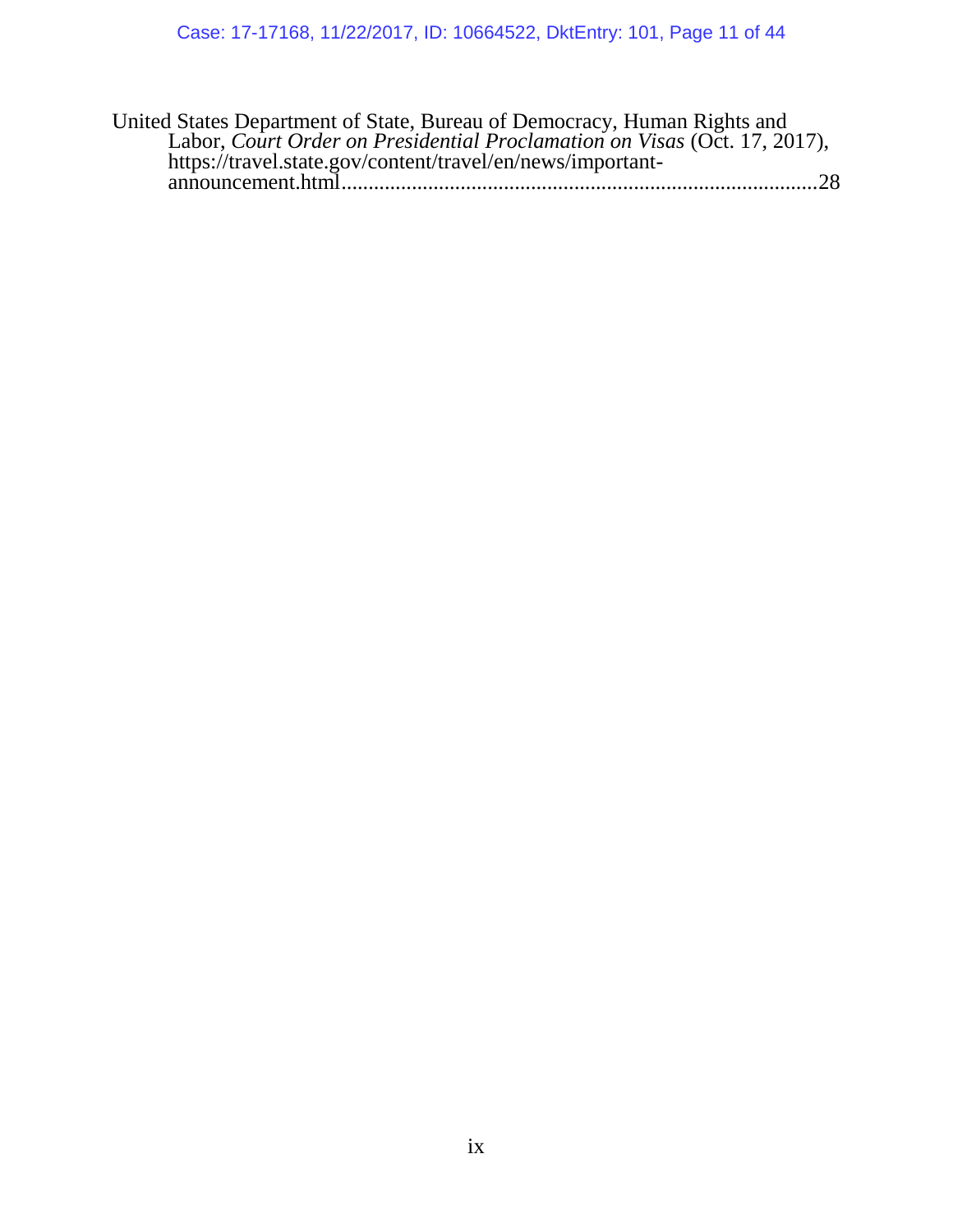#### **STATEMENT OF INTEREST**

<span id="page-11-0"></span>This brief sets forth the legal and policy concerns of *Amici Curiae* Immigration Equality, The New York City Gay And Lesbian Anti-Violence Project, The National Queer Asian Pacific Islander Alliance, The LGBT Bar Association of Los Angeles, The LGBT Bar Association of Greater New York, the Lesbian and Gay Bar Association of Chicago, GLBTQ Legal Advocates & Defenders, and Bay Area Lawyers for Individual Freedom (collectively, "*Amici Curiae*") regarding the President's Presidential Proclamation Enhancing Vetting Capabilities and Processes for Detecting Attempted Entry Into the United States by Terrorists or Other Public-Safety Threats (Sep. 24, 2017) (the "Proclamation" or "P.P.").<sup>1</sup>

*Amici Curiae* are organizations devoted to the promotion of equal treatment for LGBTQ individuals in the United States and around the world, including through organizing, education, counseling, direct legal representation, and advocacy. In particular, *Amici Curiae* believe that LGBTQ individuals are entitled to equal treatment in the immigration context and under the law in general.

 $\mathbf{1}$ No party to the appeal, nor counsel for any party to the appeal, authored any part of this brief. No party or party's counsel contributed money that was intended to fund preparing or submitting this brief. The parties have consented to the filing of this *amicus* brief.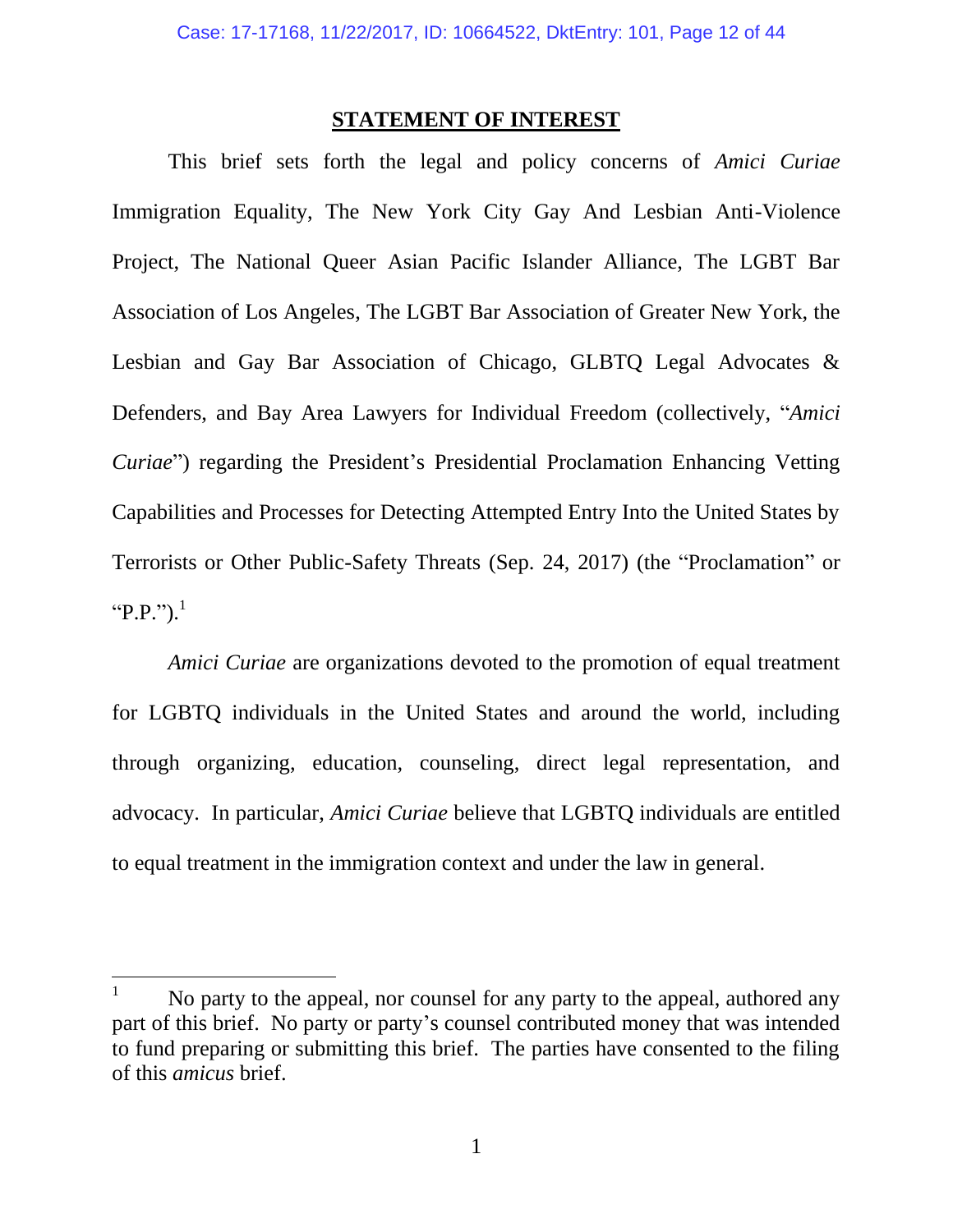*Amici Curiae* are deeply troubled by the impact that the Proclamation would have on LGBTQ people in the United States and in the eight countries from which the Proclamation would drastically restrict — if not effectively ban — immigration. Indeed, for all of its negative effects generally, the Proclamation will inflict unique harm on LGBTQ people in the eight target countries by foreclosing escape from the venomous, and often vicious, anti-LGBTQ conditions that prevail there. The proclamation will also affect LGBTQ Americans by blocking potential LGBTQ reunifications with loved ones in the eight countries.

The Proclamation is bad policy made worse because it assaults established United States legal principles and constitutionally protected rights. *Amici Curiae* respectfully urge the Court to affirm the District of Hawaii's preliminary injunction in *Hawaii v. Trump*, No. 17-cv-50, 2017 WL 4639560 (D. Haw. Oct. 17, 2017), and avoid the significant, irreversible harms that the Proclamation would inflict while the litigation proceeds below.

#### **SUMMARY OF ARGUMENT**

<span id="page-12-0"></span>Individuals who identify as lesbian, gay, bisexual, transgender and queer live, in many countries around the world, in persistent, grave danger. As of October 2016, homosexual conduct was still outlawed in more than 70 countries worldwide,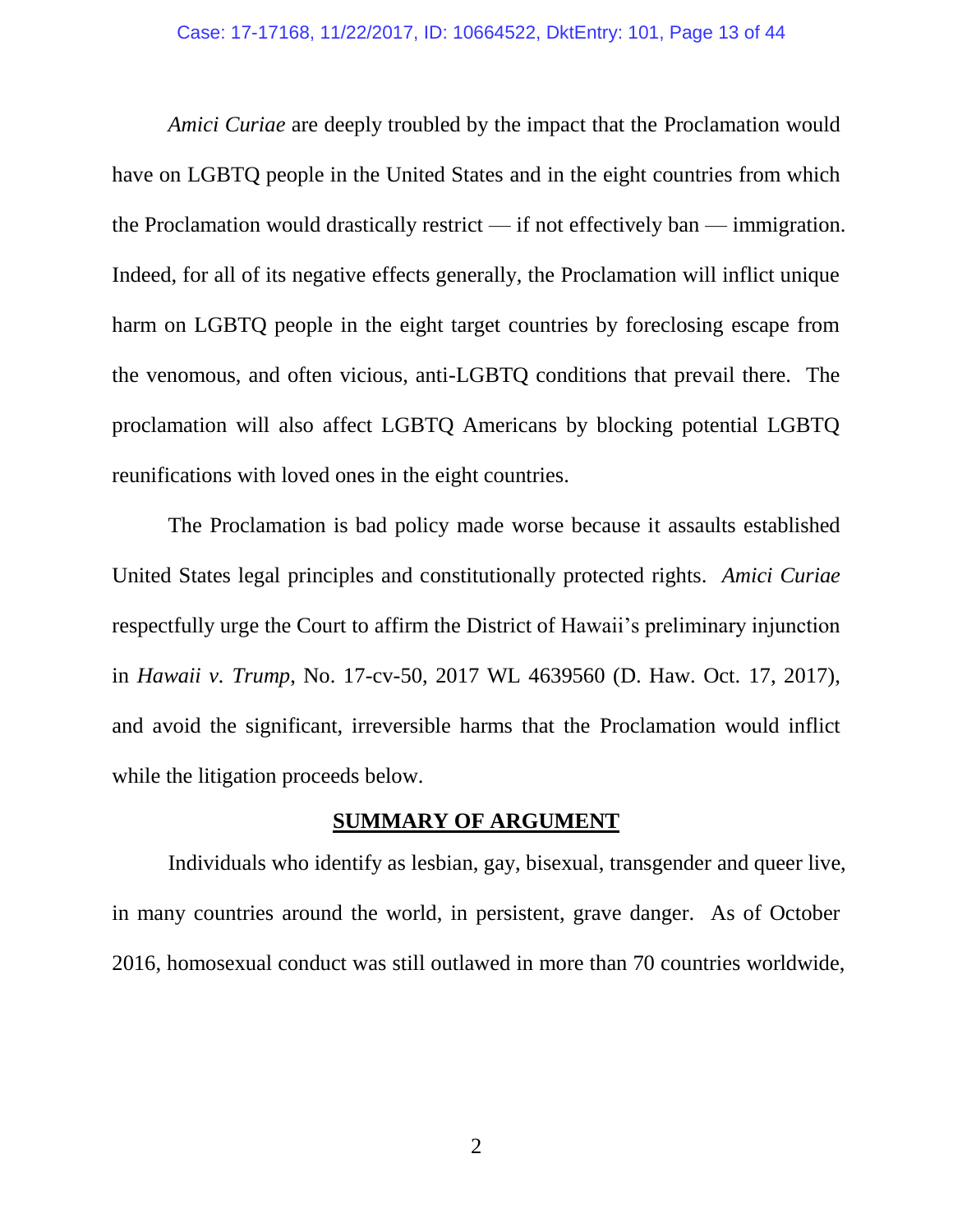13 of which made such conduct punishable by death. $2$  Some regimes deny the very existence of LGBTQ people, making it impossible for LGBTQ individuals to seek government protection from the severe persecution and violence to which they are routinely subjected. $3$ 

Like other immigrants, LGBTQ persons who already have family or partners living in the United States are eligible to apply for visas based on this family status. The process is long and difficult in the best of circumstances and the difficulty is only compounded by the Proclamation, which, if enforced, would halt visa processing from Chad, Iran, Libya, North Korea, Somalia, Syria, Venezuela, and Yemen (the "eight countries"). For LGBTQ individuals, this shutdown is not simply a bureaucratic inconvenience, but potentially a matter of life and death. A family-based visa delayed by the Proclamation is, in effect, a visa denied. Visa

 $\overline{\phantom{a}}$ <sup>2</sup> Aengus Carroll, *State-Sponsored Homophobia: A World Survey of Sexual Orientation Laws*, International Lesbian, Gay, Bisexual, Trans and Intersex Association, at 37-40 (12th ed. 2017), http://ilga.org/downloads/2017/ILGA\_State \_Sponsored\_Homophobia\_2017\_WEB.pdf ("*World Survey*").

<sup>3</sup> *See, e.g.,* Human Rights Watch, *We Are a Buried Generation* (Dec. 15, 2010), https://www.hrw.org/report/2010/12/15/we-are-buried-generation/ discrimination-and-violence-against-sexual-minorities ("*Buried Generation*") (recounting statement of Iran's then-President Mahmoud Ahmadinejad in 2007 that "[i]n Iran we don't have homosexuals like you do in your country. This does not exist in our country."); Choe Sang-Hun, *North Korean Defector Opens Up About Long-Held Secret: His Homosexuality*, N.Y. Times (June 5, 2015), https://www. nytimes.com/2015/06/06/world/asia/north-korea-defector-jang-yeong-jingay.html?\_r=0 ("*North Korean Defector*").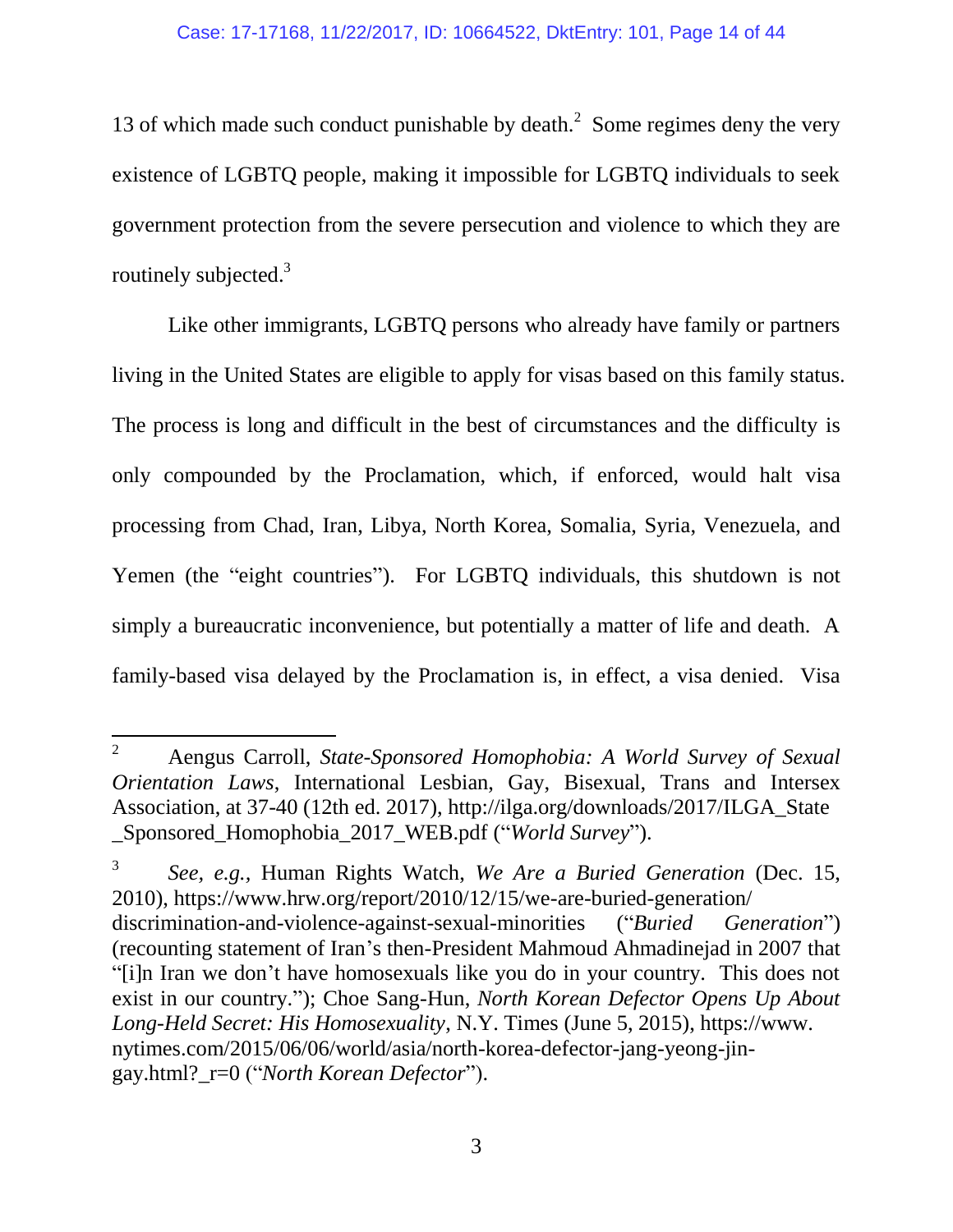approvals thwarted by the Proclamation mean LGBTQ individuals must remain in hostile and unsafe conditions indefinitely, delaying reunification with family members in safe communities. The danger is heightened because merely seeking visas from local consular officials, while citing a same-sex relationship as the basis for a waiver, reveals applicants' sexual orientations or gender identities to local communities and government officials. Moreover, because the Administration will only provide waivers to applicants with "formal" and "documented" close familial relationships, LGBTQ individuals — whose relationships are neither sanctioned nor documented by their countries of origin — stand to be disproportionately excluded from these waivers.

### **FACTUAL BACKGROUND**

### <span id="page-14-1"></span><span id="page-14-0"></span>**I. MANY LGBTQ INDIVIDUALS FACE PERSECUTION AND HOSTILE SOCIAL ENVIRONMENTS IN THEIR COUNTRIES OF ORIGIN, ESPECIALLY IN THE EIGHT COUNTRIES TARGETED IN THE PROCLAMATION**

While the United States recently has made strides in advancing LGBTQ rights, including the right to form an officially-recognized family, the situation in many countries around the globe remains exceedingly grim. Even in countries where LGBTQ status is not considered a crime, LGBTQ individuals are still unable to forge family relationships due to severely anti-LGBTQ legal regimes.<sup>4</sup>

 $\overline{a}$ 

<sup>4</sup> *World Survey*, *supra* n.2, at 26.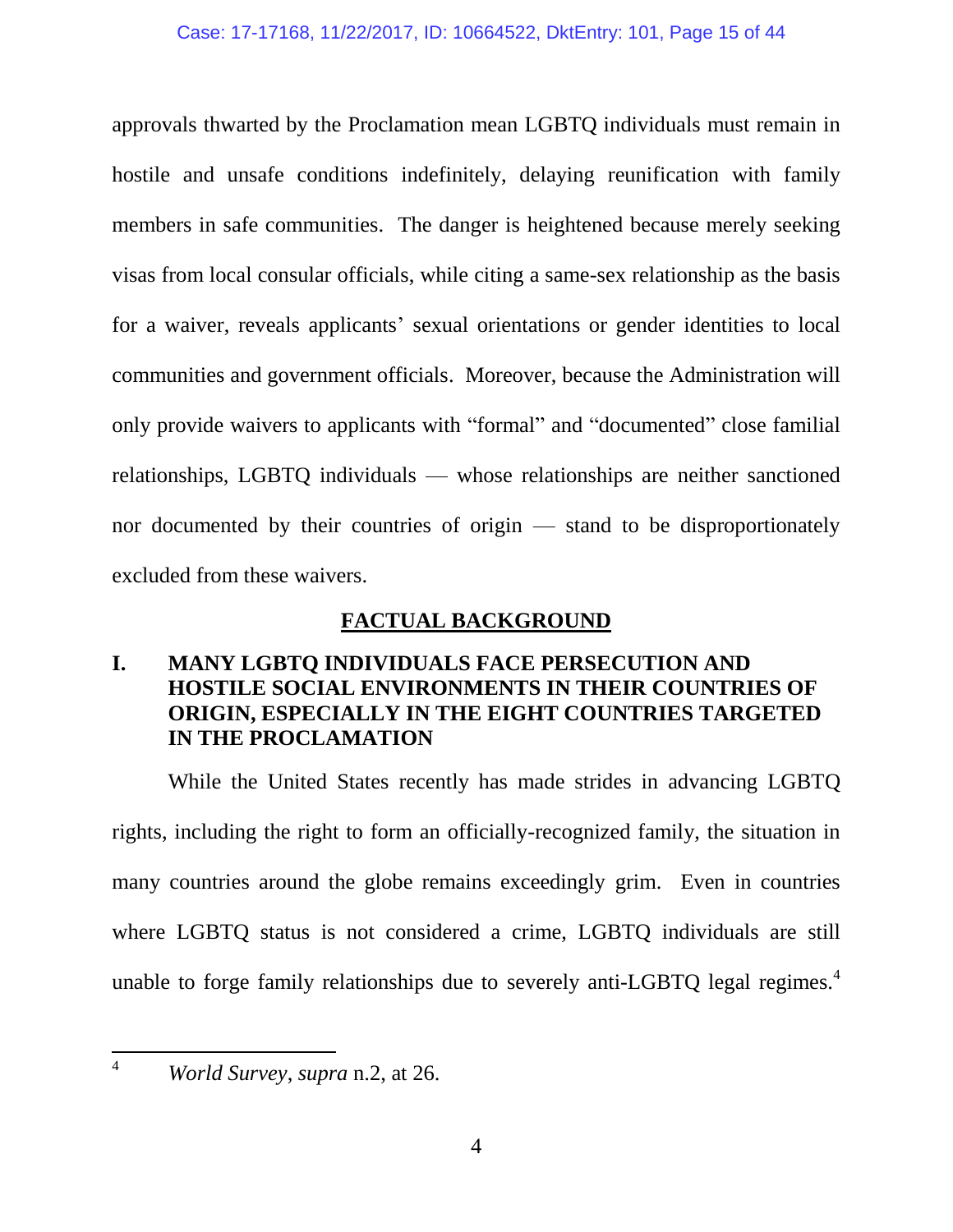Consequently, for those seeking visas based on family or relationship status, documenting their LGBTQ status in their countries of origin leaves them exposed to persecution and violence, causing many visa-seekers to fear the consequences of providing documentation of their status for those visa applications.

The Proclamation, as drafted, would significantly impair, if not block, many LGBTQ individuals' chances at family unification, and dramatically increase the risk of harm to these applicants abroad. Seven of the eight countries targeted by the Proclamation explicitly criminalize homosexual conduct, with some of them authorizing or even mandating the death penalty for such offenses.<sup>5</sup> And in each of these countries, LGBTQ individuals face societal and institutionalized homophobia, with many suffering persecution from multiple sources, including disapproving family members, government and police forces, and terrorist groups. The treatment of LGBTQ people in the eight countries — treatment to which the Proclamation would indefinitely consign LGBTQ family members — is detailed below:

**Chad.** On December 12, 2016, Chad's National Assembly approved a revision to the penal code that criminalizes same-sex relations, punishable by

 5 *Id*. at 37-40.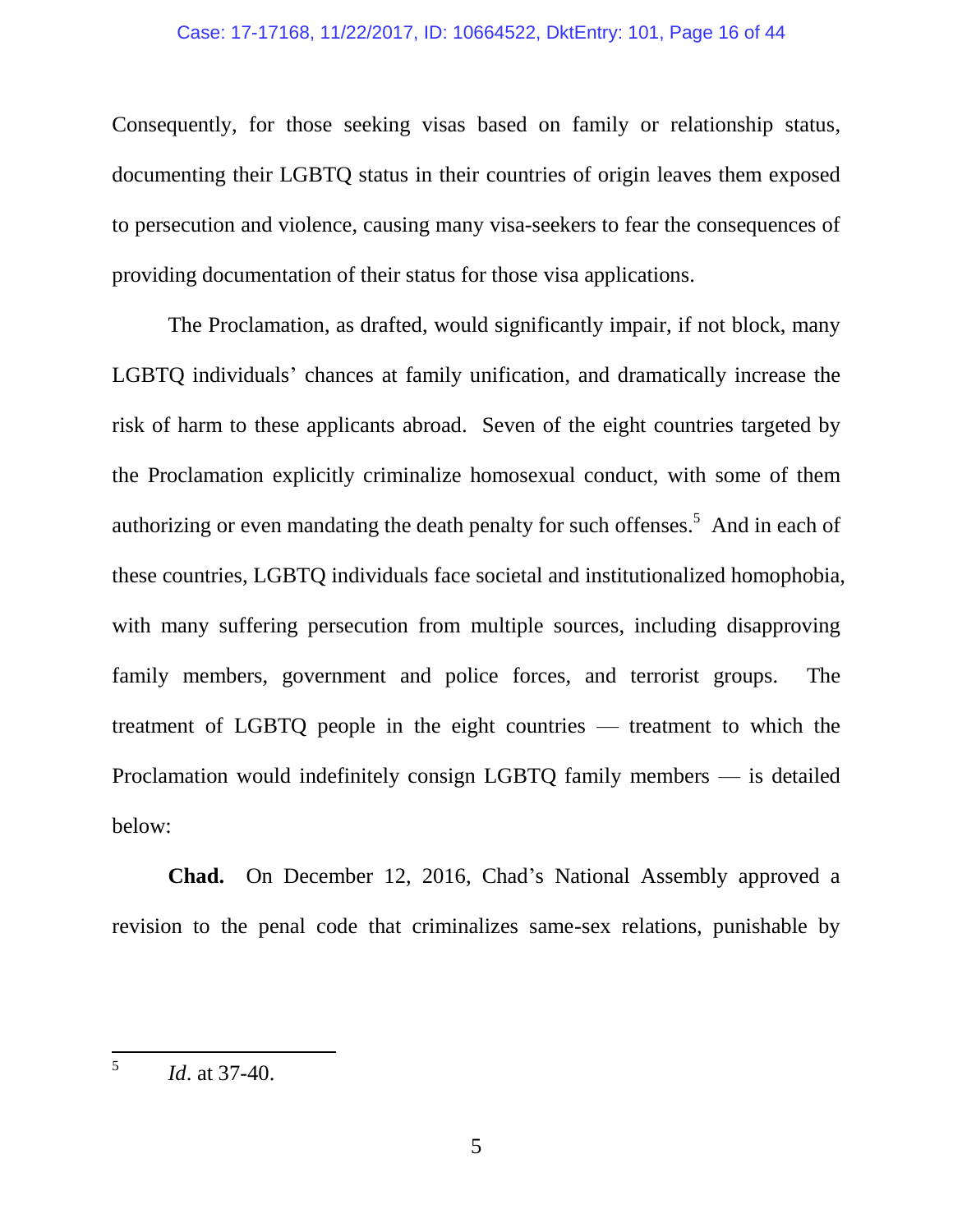imprisonment and a fine. $6\,$  In support of the new law, a former prime minister stated, "Homosexuality is condemned by all religions. We do not have to forgive something that God himself rejects because Westerners have said this or that."<sup>7</sup> As a result of this new law, LGBTQ people in Chad are now exposed to threats of criminal and civil prosecution by virtue of their sexual orientation or gender identity.

**Iran.** As the U.N. Human Rights Council has noted and condemned on multiple occasions, LGBTQ people in Iran consistently "face harassment, persecution, cruel punishment, and are denied basic human rights."<sup>8</sup> Iran criminalizes same-sex relations between consenting adults, and even mandates the death penalty for the "passive" male engaged in "sodomy" and for fourth-time

 $\overline{a}$ 

<sup>6</sup> U.S. Dep't of State, Bureau of Democracy, H.R. and Lab., *2016 Country Reports on Human Rights Practices – Chad* 23 (2016), https://www.state.gov /j/drl/rls/hrrpt/humanrightsreport/index.htm?year=2016&dlid=265238.

<sup>7</sup> Glenn Garner, *Parliament of Chad Calls for Criminalization of Homosexuality*, Out Magazine (Dec. 16, 2016), https://www.out.com/newsopinion/2016/12/16/parliament-chad-calls-criminalization-homosexuality.

<sup>8</sup> U.N. Human Rights Council, *Report of the Special Rapporteur on the Situation of Human Rights in the Islamic Republic of Iran* 20, U.N. Doc. A/HRC/22/56 (Feb. 28, 2013), http://www.ohchr.org/Documents/Countries /IR/A-HRC-22-56\_en.pdf.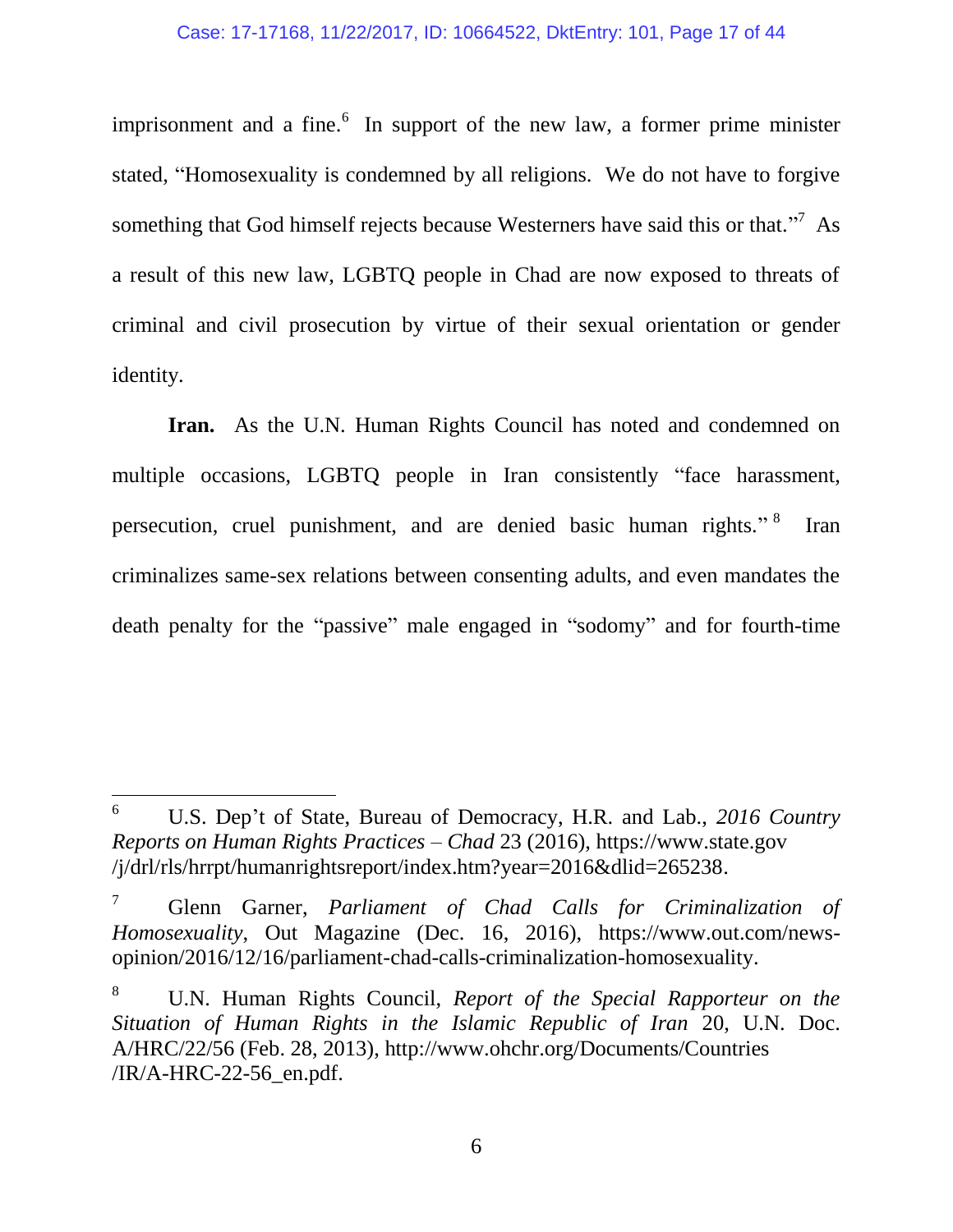"lesbian" offenders. $9$  Authorities conduct many of these executions in public.<sup>10</sup> Those who are not subject to the death penalty may nonetheless be punished by up to 100 lashes for engaging in same-sex relations.<sup>11</sup>

LGBTQ people in Iran also face pervasive harassment, abuse, and violence "at the hands of private actors, including members of their family and society at large," as well as "members of Iran's police, security, and intelligence forces in public spaces."<sup>12</sup> The Iranian Penal Code does not include hate crime laws or other criminal justice mechanisms to aid in the prosecution of bias-motivated crimes.<sup>13</sup>

**Libya.** Libya's Penal Code criminalizes consensual same-sex sexual acts, which are punishable by up to five years in prison for both partners.<sup>14</sup> "In the

<sup>9</sup> <sup>9</sup> Mission for Establishment of Human Rights in Iran, *Islamic Penal Code of Iran*, Part 2, Article 111; Part 3, Article 131, at 5, 7, http://mehr.org/Islamic Penal Code of Iran.pdf ("*Iran Penal Code*").

<sup>10</sup> U.S. Dep't of State, Bureau of Democracy, H.R. and Lab., *2016 Country Reports on Human Rights Practices – Iran* 3 (2016), http://www.state.gov/j/drl /rls/hrrpt/humanrightsreport/index.htm?year=2016&dlid=265496 ("*Iran Country Report*").

<sup>11</sup> *Iran Penal Code*, *supra* n.9, Part 2, Articles 112, 113; Part 3, Article 129, at 5-7.

<sup>12</sup> *Buried Generation*, *supra* n.3.

<sup>13</sup> *Iran Country Report*, *supra* n.10, at 43-44.

<sup>&</sup>lt;sup>14</sup> Libya: Penal Code of 1953, as amended by Law 70 of October 2, 1973, Articles 407(4), 408(4).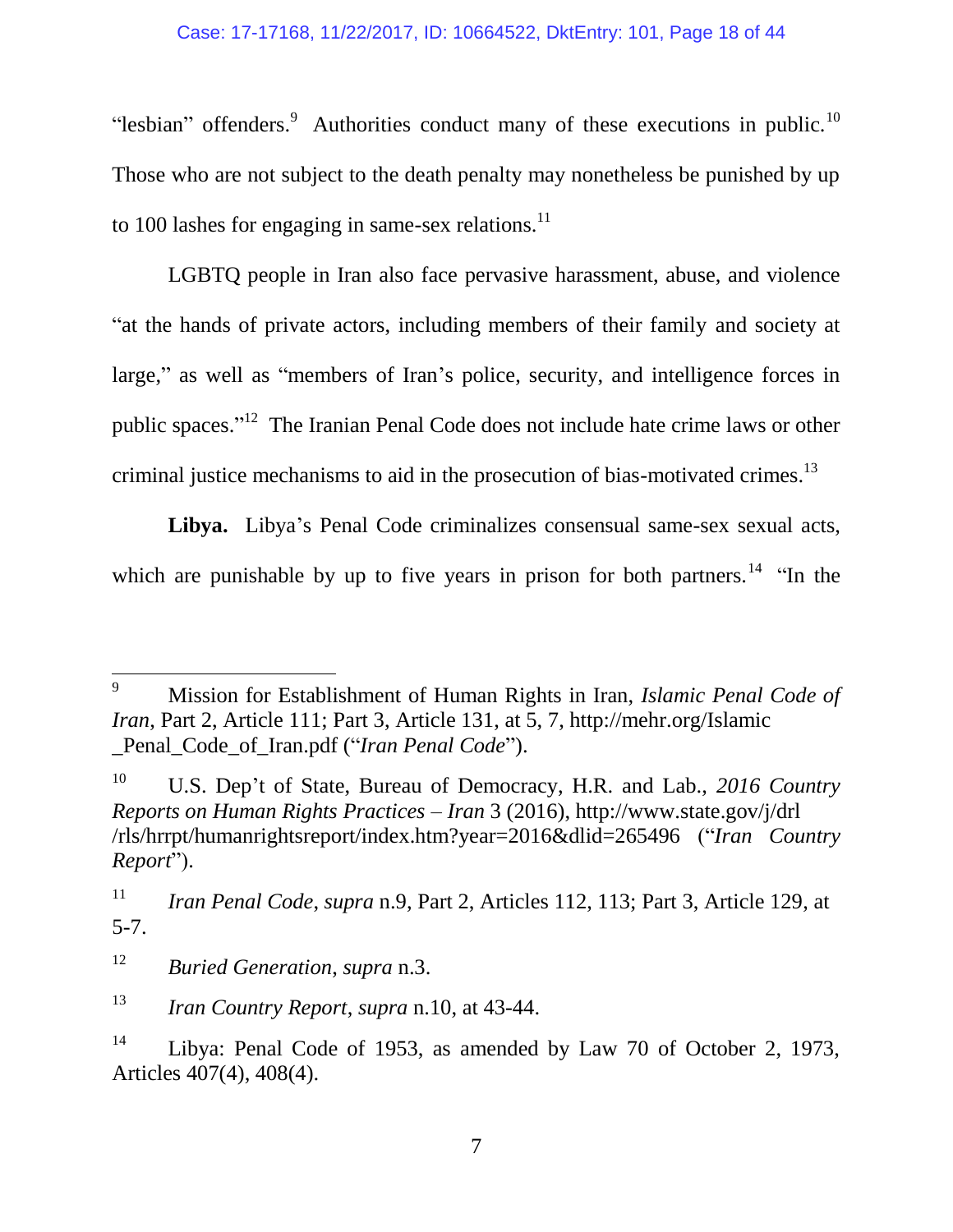#### Case: 17-17168, 11/22/2017, ID: 10664522, DktEntry: 101, Page 19 of 44

Libyan society, to be gay [is] considered against Islam."<sup>15</sup> Indeed, in 2012, Libya's representative to the U.N. proclaimed in a U.N. Human Rights Council meeting that "gays threaten the continuation of the human race."<sup>16</sup>

Reflecting these social mores, official and societal persecution and violence against LGBTQ individuals in Libya are widespread, and no legislation exists to protect LGBTQ individuals against such mistreatment.<sup>17</sup> In its 2016 report on human rights in Libya, the State Department noted several reports of physical violence, harassment, and blackmail based on sexual orientation and gender identity. "Militias often policed communities to enforce compliance with militia commanders' understanding of 'Islamic' behavior, and harassed and threatened with impunity individuals believed to have LGBTI orientations and their

<sup>15</sup> <sup>15</sup> U.N. Human Rights Council, *Summary Prepared by the Office of the United Nations High Commissioner for Human Rights* (Feb. 23, 2015), http://www.ecoi. net/file\_upload/1930\_1453302677\_g1503174.pdf.

<sup>16</sup> Canada: Immigr. and Refugee Bd. of Canada, *Libya: Situation of sexual minorities, including legislation; treatment by society and authorities; state protection and available services (2011-July 2014)* (July 17, 2014), http://www.refworld.org/docid/54ca12544.html ("*Libya: Situation of Sexual Minorities*").

<sup>17</sup> *See id.*; U.S. Dep't of State, Bureau of Democracy, H.R. and Lab., *2016 Country Reports on Human Rights Practices – Libya*, at 28 (2016), http://www.state.gov/j/drl/rls/hrrpt/humanrightsreport/index.htm?year=2016&dlid= 265510 ("*Libya's Human Rights Practices*").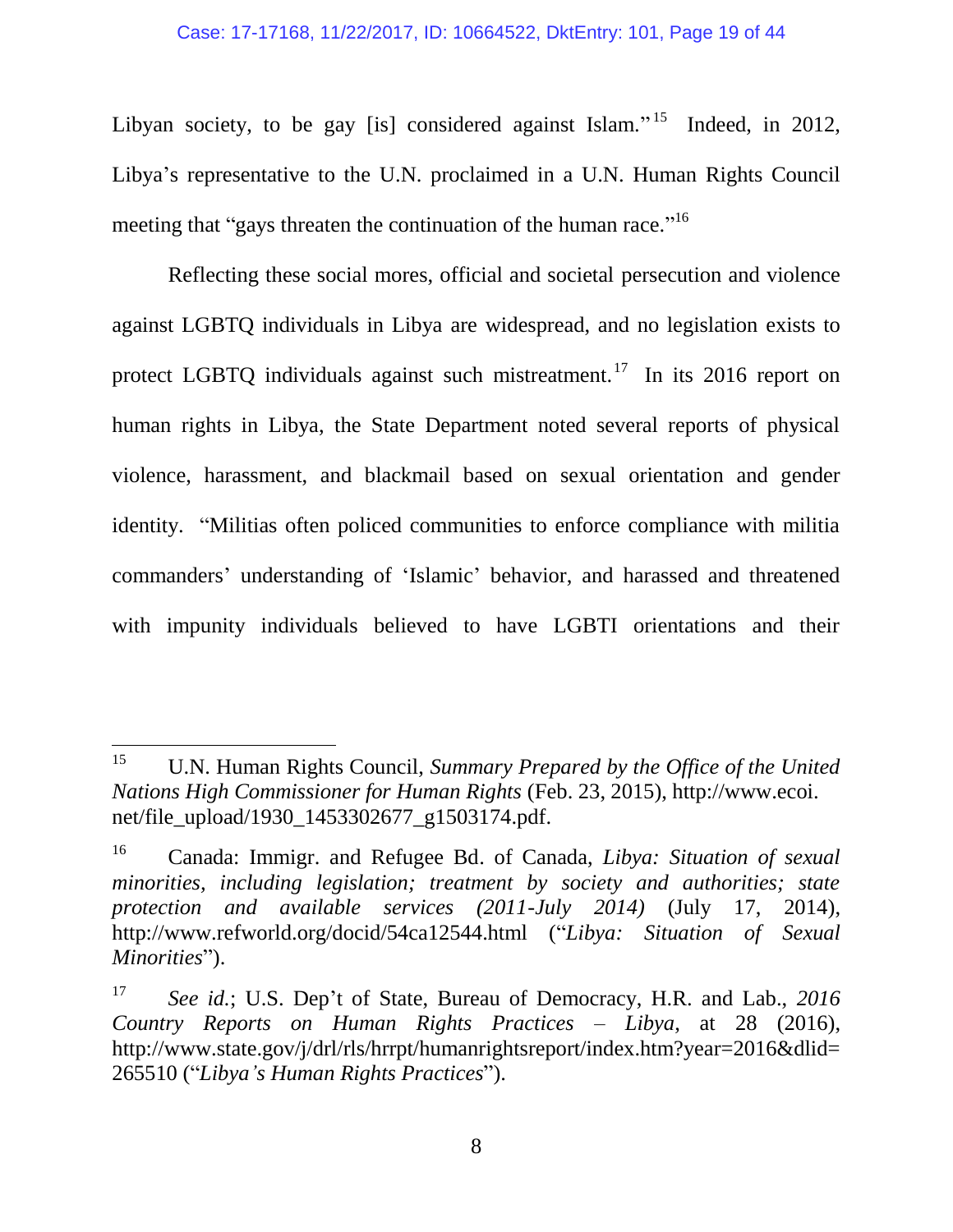families."<sup>18</sup> For example, in 2013, reports emerged that 12 men, believed to be homosexual, were detained and threatened with execution by an armed group seeking to enforce a strict form of Islamic Sharia law.<sup>19</sup> Other individuals have reported being arrested and raped by Libyan police due to their sexual orientation.<sup>20</sup>

**North Korea.** As Human Rights Watch has noted, "North Korea remains one of the most repressive authoritarian states in the world."<sup>21</sup> The coercive, intrusive atmosphere extends to nearly every aspect of North Koreans' daily lives, including their sexuality and sexual orientation. As one North Korean refugee recently explained, the totalitarian government in North Korea "maintains that homosexuality does not exist because people there live with a 'sound mentality and good morals."<sup>22</sup> Consequently, homosexuality is not openly discussed in North Korea, and some individuals report that "no ordinary people conceptually

<sup>22</sup> *North Korean Defector*, *supra* n.3.

<sup>18</sup> <sup>18</sup> *Libya's Human Rights Practices*, *supra* n.17, at 28.

<sup>19</sup> United Kingdom: Foreign and Commonwealth Office, *Human Rights and Democracy: The 2012 Foreign & Commonwealth Office Report - Libya* 194 (Apr. 15, 2013), https://www.gov.uk/government/uploads/system/uploads/attachment \_data/file/408376/Cm\_8593\_Accessible\_complete.pdf.

<sup>20</sup> *Libya: Situation of Sexual Minorities*, *supra* n.16.

<sup>21</sup> Human Rights Watch, *World Report 2017: Events of 2016*, at 457, https://hrw.org/sites/default/files/world\_report\_download/wr2017-web.pdf ("*World Report 2017*").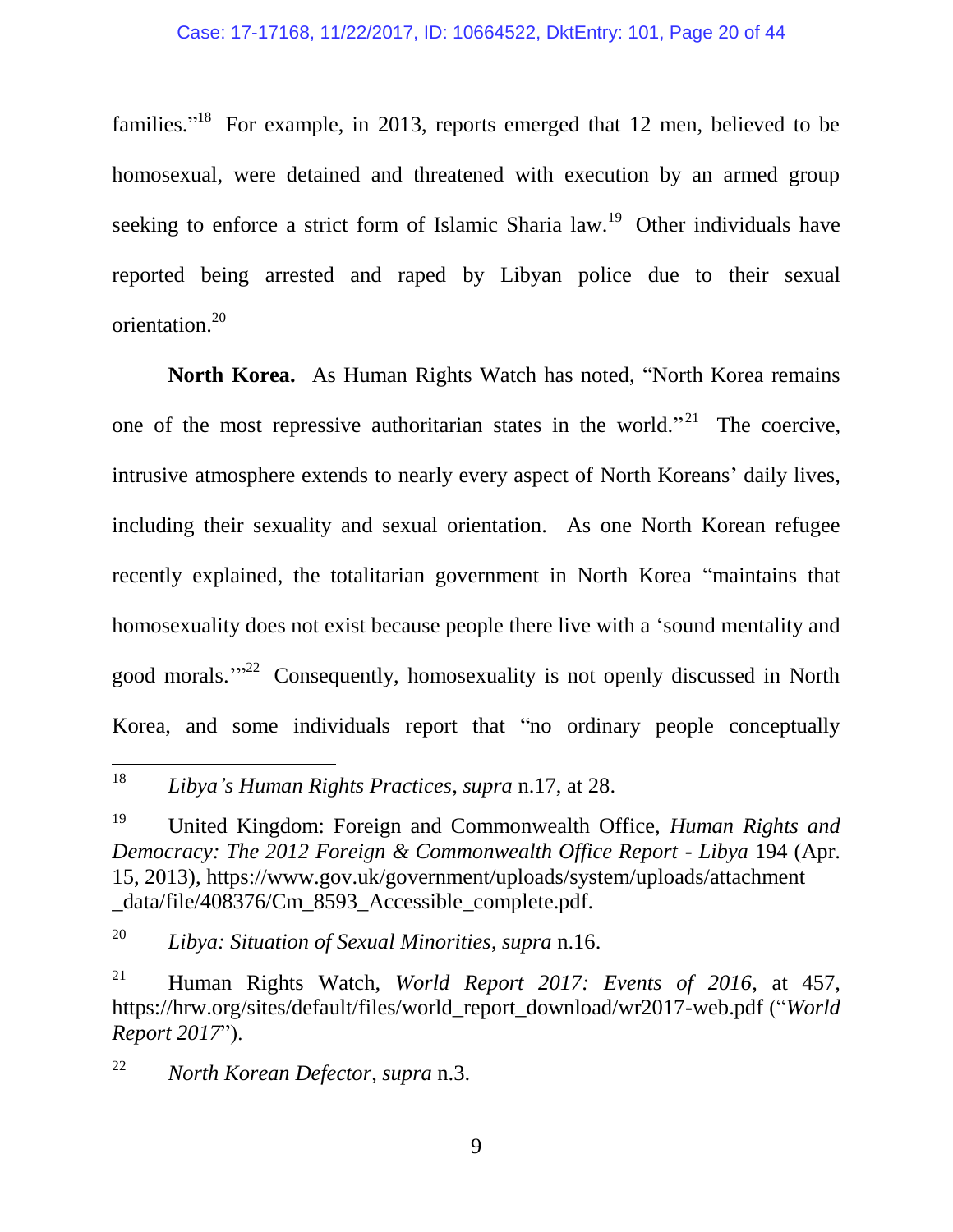understand what homosexuality is." <sup>23</sup> Due to this ubiquitous government oppression, "[t]here are many homosexuals in North Korea who live a miserable life without even knowing why."<sup>24</sup>

Consistent with its totalitarian control over daily life, North Korea's Criminal Code prohibits conduct that "reflects decadent, carnal or foul contents" as well as any "obscene activities."<sup>25</sup> The government reportedly has executed LGBTQ individuals under these laws, noting that "[t]hey were badly influenced by capitalism  $\dots$  and brought corruption of public morals."<sup>26</sup>

North Korea's government and state-controlled media openly condemn LGBTQ individuals, even in international affairs. For example, in responding to a United Nations investigation into human rights abuses in the country, the state news agency claimed that the "practice [of homosexuality] can never be found in

<sup>23</sup> *Id.* 

 $^{24}$  *Id.* 

<sup>&</sup>lt;sup>25</sup> Criminal Law of the Democratic People's Republic of Korea (2009), Articles 194, 262.

<sup>26</sup> *North executes lesbians for being influenced by capitalism*, The Korea Times (Sept. 29, 2011), http://www.koreatimes.co.kr/www/news/nation/2011/ 09/182\_95702.html.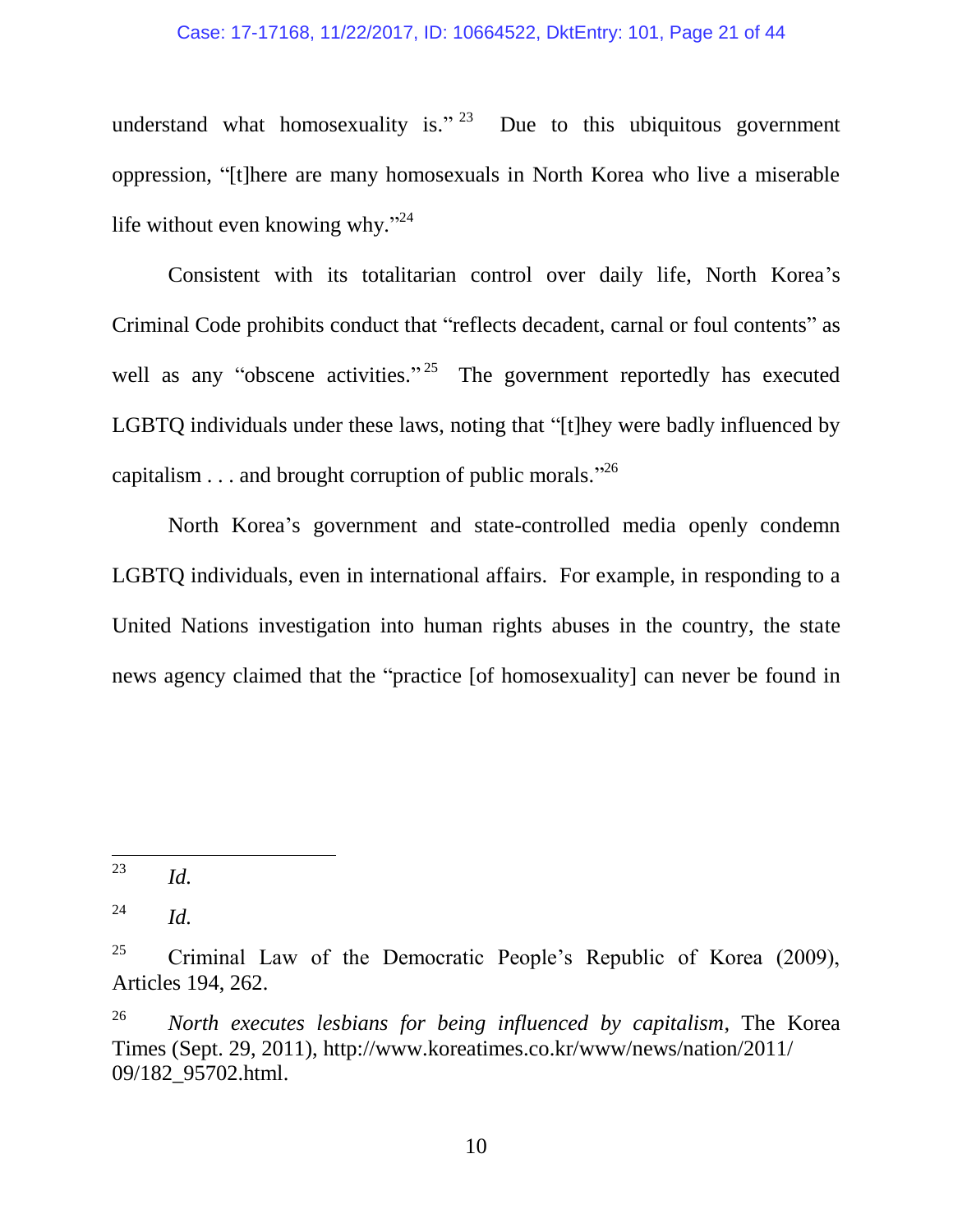the DPRK" and that it was "ridiculous for such gay [*sic*] to sponsor dealing with others' human rights issue."<sup>27</sup>

**Somalia.** Homosexual conduct is outlawed in Somalia. In northern Somalia, where the Somalian Penal Code governs, homosexual intercourse is punishable by imprisonment from three months to three years.<sup>28</sup> In southern Somalia, under the control of militants, consensual same-sex sexual acts are punished by flogging or by death.<sup>29</sup>

Somali society largely deems sexual orientation and gender identity to be taboo.  $30$  Thousands of LGBTQ individuals in Somalia keep their sexual orientation a "closely guarded secret," knowing that revealing that information could attract potential retribution from terrorist groups or armed gangs.<sup>31</sup> As one

*(cont'd)*

<sup>27</sup> <sup>27</sup> Nick Robins-Early, *North Korea Responds To Human Rights Report With Homophobic Statement*, HuffPost (Apr. 23, 2014), https://www.huffingtonpost. com/2014/04/23/north-korea-homophobia\_n\_5198717.html.

<sup>&</sup>lt;sup>28</sup> Somalia: Penal Code, Legislative Decree No.  $5/1962$ , Article 409.

<sup>29</sup> Amnesty Int'l, *Making Love a Crime, Criminalization of Same-Sex Conduct in Sub-Saharan Africa* (June 24, 2013), https://www.amnestyusa.org/reports/ making-love-a-crime-criminalization-of-same-sex-conduct-in-sub-saharan-africa.

<sup>30</sup> U.S. Dep't of State, Bureau of Democracy, H.R. and Lab., *2016 Country Reports on Human Rights Practices – Somalia*, at 38 (Mar. 3, 2017), http://www.state.gov/j/drl/rls/hrrpt/humanrightsreport/index.htm?year=2016&dlid= 265300.

<sup>31</sup> Catarina Stewart, *Young Somali activist sentenced to death for being a lesbian*, The Independent (Jan. 30, 2016), http://www.independent.co.uk/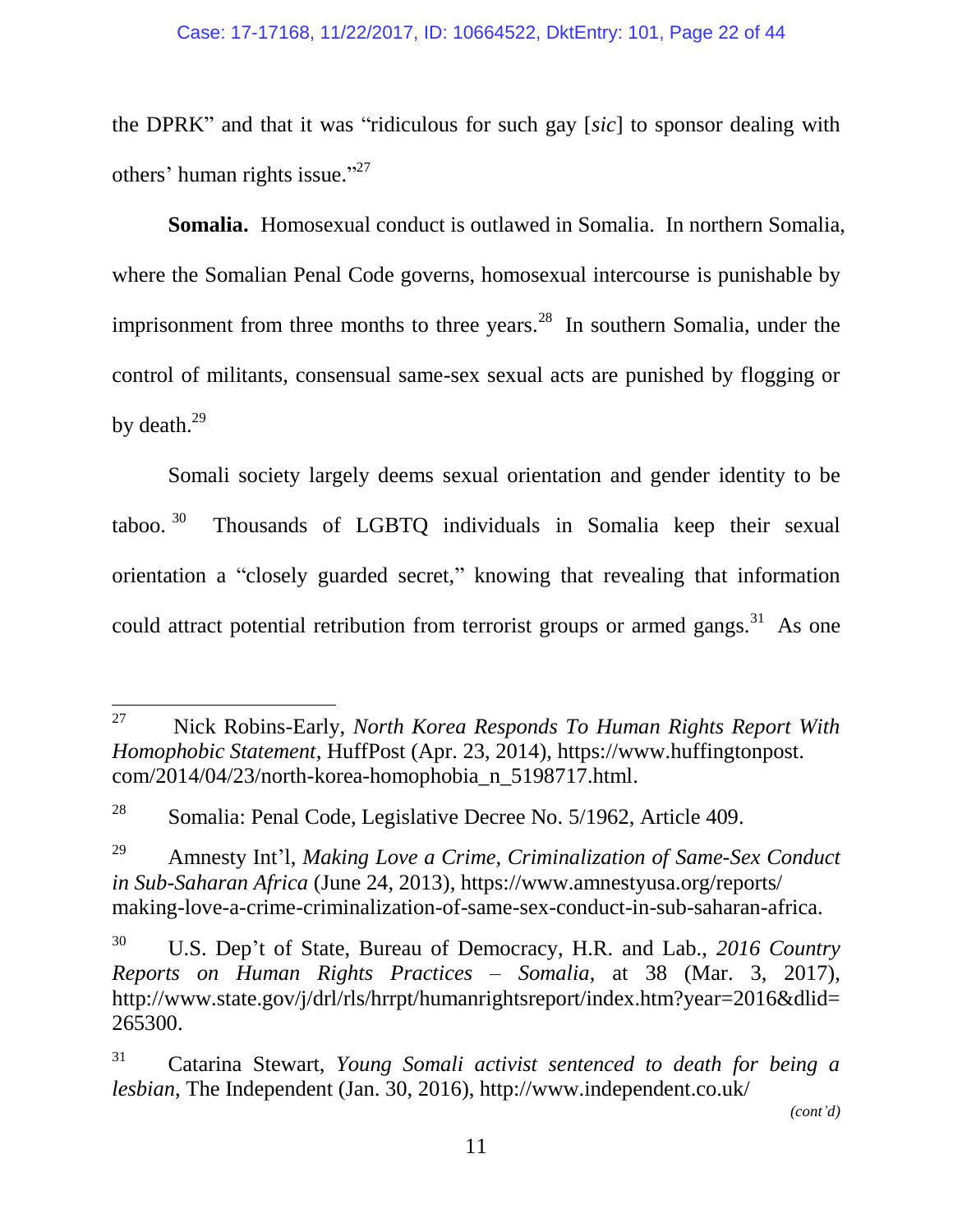source described it, "LGBT people in Somalia are silent and invisible, often facing violence and rejection from their families and communities that results in honour killings and suicides."<sup>32</sup>

Violence against LGBTQ people in Somalia is rampant. For example, there have been reports of gangs of armed men searching the streets of Somalia for people suspected of being LGBTQ.<sup>33</sup> The U.N. Human Rights Council reported a 2013 incident in which a gay Somali 18-year-old teen was blindfolded, buried up to his waist, and then stoned to death for allegations of homosexuality.<sup>34</sup>

**Syria.** The Syrian Penal Code prohibits "carnal relations against the order of nature," and provides for at least three years' imprisonment for violations.<sup>35</sup> Though the law does not specifically address LGBTQ activity, police have used

<sup>33</sup> *Id*.

<sup>35</sup> Syria: Penal Code of 1949, Articles 517, 520.

*\_\_\_\_\_\_\_\_\_\_\_\_\_\_\_\_\_\_\_\_\_\_\_\_ (cont'd from previous page)*

news/world/Africa/young-somali-activist-sentenced-to-death-for-being-a-lesbiana6844216.html.

<sup>32</sup> Swedish Int'l Government Cooperation Agency, *The Rights of LGBTI People in Somalia*, at 1 (Nov. 2014), http://www.sida.se/globalassets/sida /eng/partners/human-rights-based-approach/lgbti/rights-of-lgbt-personssomalia.pdf.

<sup>34</sup> U.N. Human Rights Council, *Universal Periodic Review second cycle, Summary of stakeholders' information*, at 3 (Nov. 6, 2015).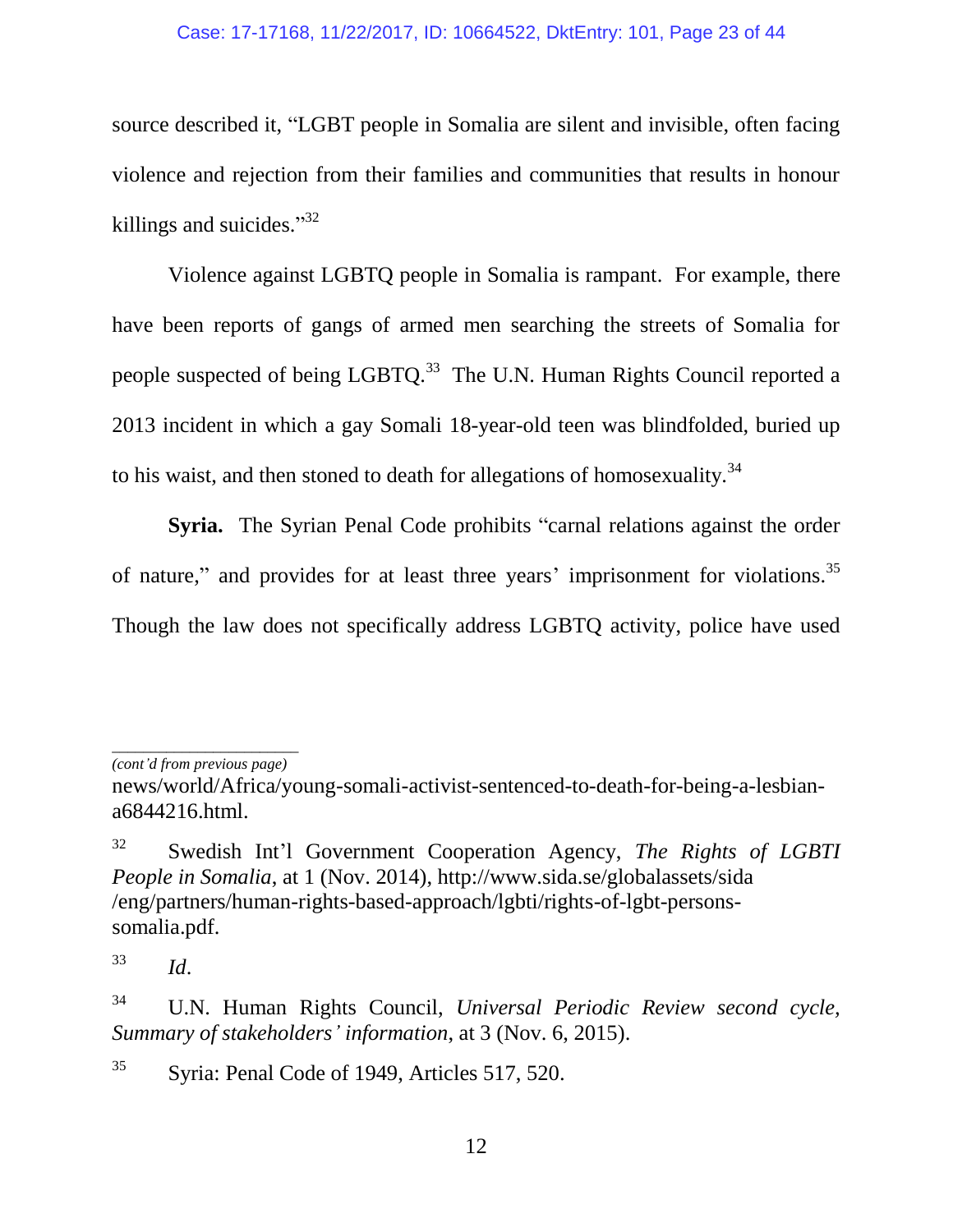this provision to persecute LGBTQ people.<sup>36</sup> Police also frequently target LGBTQ individuals by arresting them without basis on pretexts such as abusing social values; selling, buying, or consuming illegal drugs; and organizing and promoting "obscene" parties.<sup>37</sup>

The State Department has recognized "overt societal discrimination based on sexual orientation and gender identity in all aspects of [Syrian] society."<sup>38</sup> Syrian media has reported numerous examples of government and police forces using accusations of homosexuality as a pretext to detain, arrest, and torture LGBTQ people. 39

LGBTQ people in Syria also face extreme threats of violence at the hands of militant Islamist groups. NGOs have documented such violence, including against a fifteen-year-old boy who was stoned to death after he was accused of being gay.<sup>40</sup> According to Human Rights Watch, at least twenty-five Syrian men were murdered in 2016 by extremist groups "on suspicion of homosexuality or for

<sup>36</sup> <sup>36</sup> U.S. Dep't of State, Bureau of Democracy, H.R. and Lab., *2016 Country Reports on Human Rights Practices – Syria*, at 53 (Mar. 29, 2017), http://www.state.gov/j/drl/rls/hrrpt/humanrightsreport/index.htm?year=2016&dlid= 265520.

<sup>37</sup> *Id.*

<sup>38</sup> *Id.*

<sup>39</sup> *Id.*

<sup>40</sup> *World Report 2017*, *supra* n.21, at 575-76.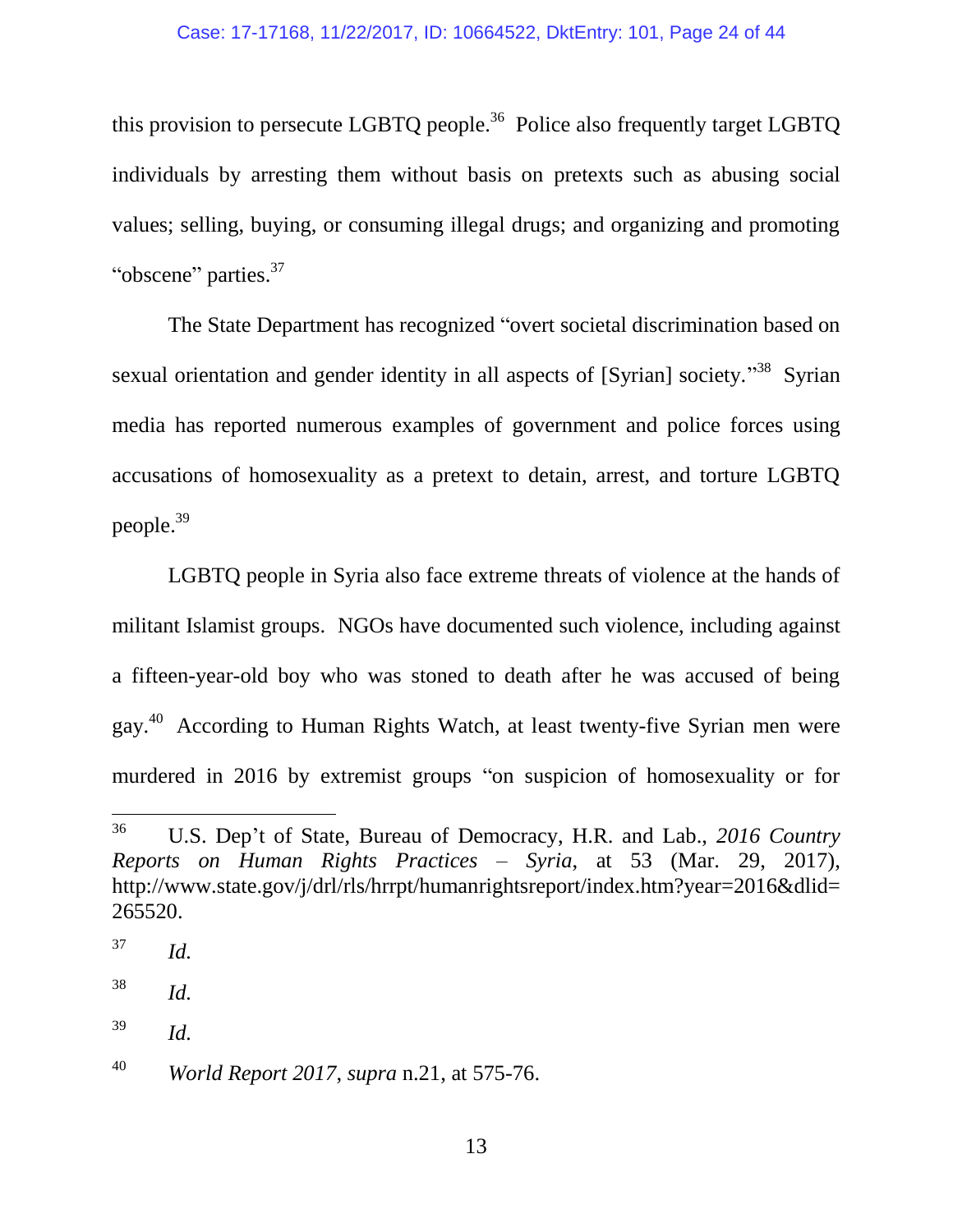sodomy."<sup>41</sup> Amnesty International documented the execution of three men — one of whom was just seventeen years old — accused of homosexuality.<sup>42</sup> A witness to the shooting described the horrific scene: "When I approached the crowd, I saw the body of the boy shot twice.  $\ldots$  A man standing there told me that he was shot . . . in front of all the people because he was gay." $43$ 

**Venezuela.** In Venezuela, LGBTQ individuals "constantly live [in] situations of discrimination, threats and attacks against their moral, psychological [and] physical integrity, and still lack legal protection which makes them defenseless citizens in an atmosphere of alarming growth of homophobia and transphobia, as a result of the absence of laws, policies and institutions that guarantee equality in the exercise of fundamental rights and freedoms."  $44$ According to a 2016 report, 175 hate crimes occurred on the basis of sexual

<sup>41</sup> <sup>41</sup> *Id*.

<sup>42</sup> Amnesty Int'l, *Torture was my Punishment: Abductions, Torture and Summary Killings Under Armed Group Rule in Aleppo and Idleb, Syria*, at 28 (July 2016), https://www.amnestyusa.org/reports/torture-was-my-punishmentabductions-torture-and-summary-killings-under-armed-group-rule-in-aleppo-andidleb-syria/.

<sup>43</sup> *Id*.

<sup>44</sup> Red LGBTI de Venezuela and Unión Afirmativa de Venezuela, *Report of the LGBTI Network of Venezuela to the United Nations Human Rights Committee on the Fourth Periodic Report of Venezuela concerning the International Covenant on Civil and Political Rights during the 114th Period of Sessions*, at 3 (May 2015), http://tbinternet.ohchr.org/Treaties/CCPR/Shared%20Documents/VEN/INT\_CCP R\_CSS\_VEN\_20596\_E.pdf ("*Venezuela Report*").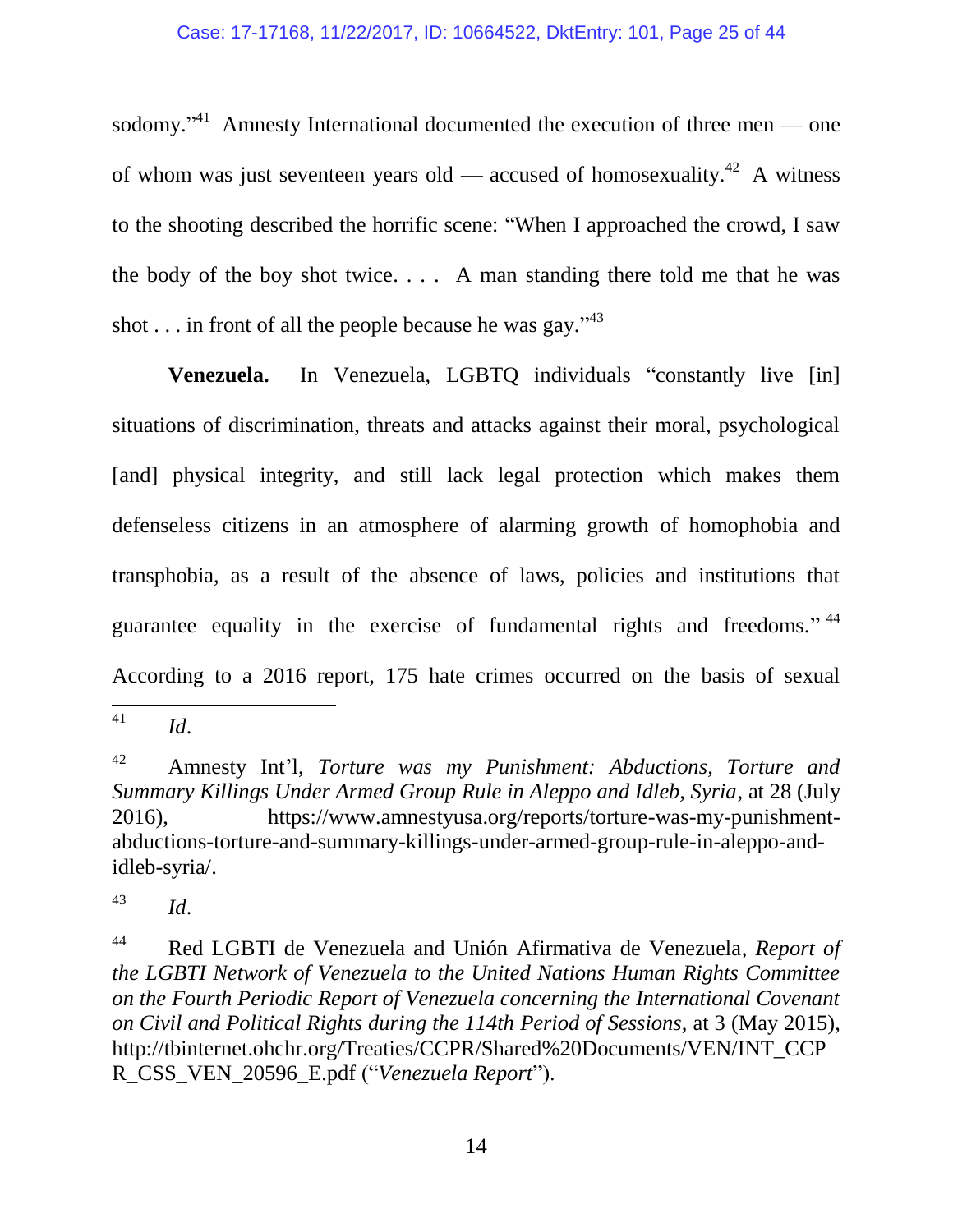orientation, gender identity and expression between January 2009 and May 2016.<sup>45</sup> Victims of these hate crimes frequently do not report incidents to the authorities, since they are often subjected to threats or extortion if they file formal complaints.<sup>46</sup> Perpetrators of these hate crimes often act with impunity since "no progress has been made to investigate and prosecute acts of violence against lesbian, gay, bisexual, trans and/or intersex people."<sup>47</sup> Although only a narrow category of Venezuelan government officials is affected by the Proclamation, those individuals are no less affected by such threats to their personal safety. *See* P.P. §  $2(f)$ .

**Yemen.** "Yemen is a conservative Arab state where homosexuality is seen as taboo and is condemned under the country's strong Islamic beliefs."<sup>48</sup> Yemen's Penal Code outlaws same-sex relations, with punishments ranging from 100 lashes

<sup>45</sup> <sup>45</sup> Red LGBTI de Venezuela and Unión Afirmativa de Venezuela, *Universal Periodic Review- Venezuela (November, 2016) A summary on Lesbian, Gay, Bisexual Trans and Intersex (LGBTI) human rights issues in Venezuela and recommendations*, http://ilga.org/downloads/SUMMARY\_VENEZUELA.pdf.

<sup>46</sup> U.S. Dep't of State, Bureau of Democracy, H.R. and Lab., *2016 Country Reports on Human Rights Practices – Venezuela*, at 36 (2016), https://www.state.gov/documents/organization/265834.pdf.

<sup>47</sup> *Venezuela Report*, *supra* n.44, at 10.

<sup>48</sup> Int'l Refugee Rights Initiative, *Rights In Exile Programme, Yemen LGBTI Resources*, http://www.refugeelegal aidinformation.org/yemen-lgbti-resources.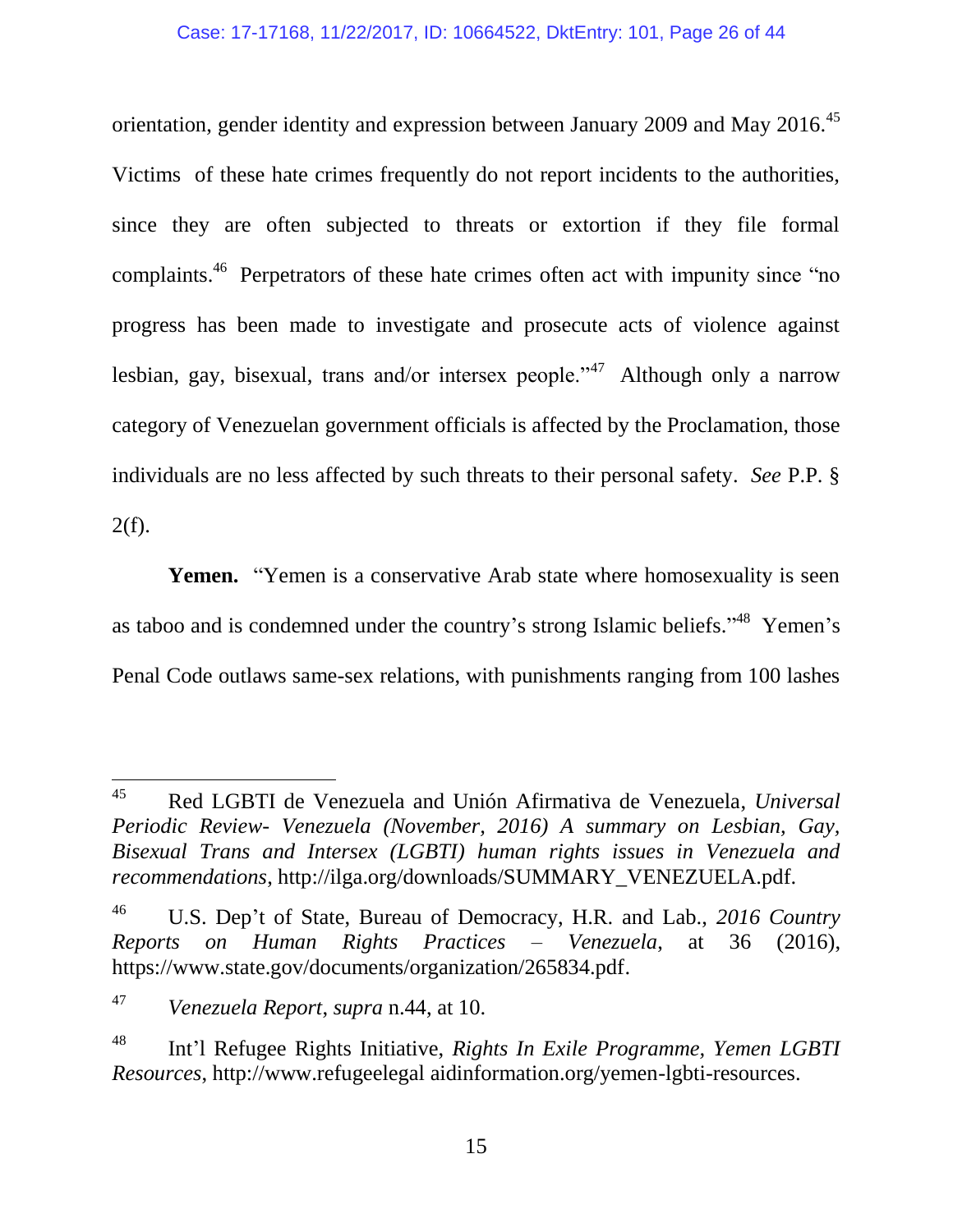to death by stoning.<sup>49</sup> Yemen's laws similarly do not protect against discrimination or hate crimes against LGBTQ individuals.<sup>50</sup> Quite the opposite. "[T]he most serious issue connected to the ban on homosexuality is that victims of hate crimes cannot seek help from the authorities."<sup>51</sup>

Because of the risk of criminal prosecution and severe punishment, as well as the societal condemnation they face, most LGBTQ individuals in Yemen are forced to live in hiding, and few LGBTQ people are open about their sexual orientation or gender identity.<sup>52</sup>

<sup>52</sup> *Yemen Country Report*, *supra* n.50, at 42-43.

<sup>49</sup> <sup>49</sup> Int'l Labour Org., *Republican Decree for Law No 12 for the Year 1994 Concerning Crimes and Penalties*, Section 11, Article 264, https://www.ilo.org /dyn/natlex/docs/ELECTRONIC/83557/92354/F1549605860/YEM83557.pdf.

<sup>50</sup> U.S. Dep't of State, Bureau of Democracy, H.R. and Lab., *2016 Country Reports on Human Rights Practices – Yemen*, at 44 (2016), http://www.state.gov/j /drl/rls/hrrpt/humanrightsreport/index.htm?year=2016&dlid=265528 ("*Yemen Country Report*").

<sup>51</sup> Ben Gladstone, *For Yemen's gay community social media is a savior*, The Irish Times (Aug. 22, 2015), http://www.irishtimes.com/news/world/middleeast/for-yemen-s-gay-community-social-media-is-a-saviour-1.2324447.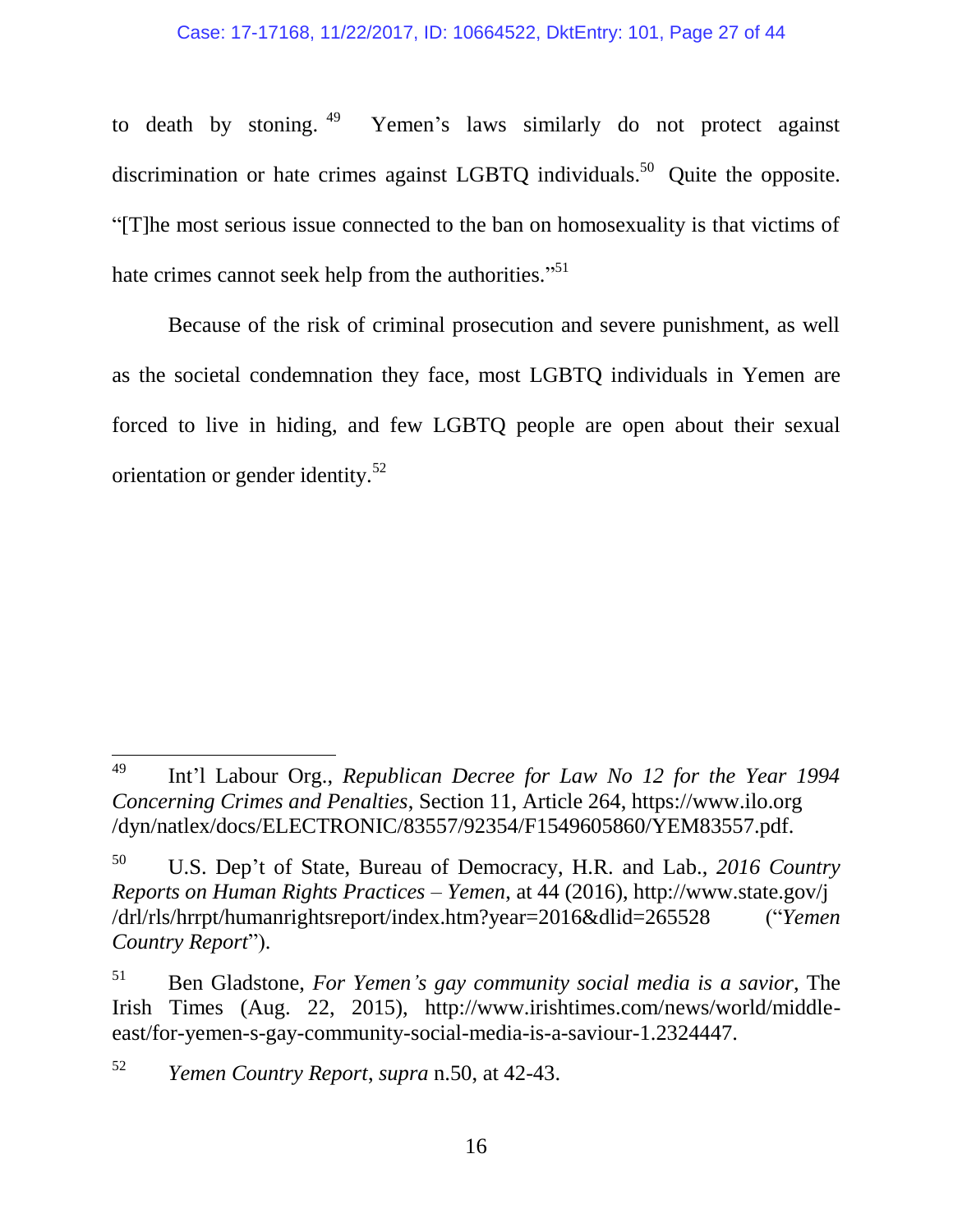#### **ARGUMENT**

### <span id="page-27-1"></span><span id="page-27-0"></span>**I. THE UNIQUE HARDSHIPS IMPOSED ON LGBTQ POPULATIONS BY THE PROCLAMATION ARE CONTRARY TO U.S. LAW AND AGAINST THE PUBLIC INTEREST**

### <span id="page-27-2"></span>**A. Constitutional And Federal Law Emphasize The Importance Of Family Reunification And Marriage**

The public interest in protecting family units, both LGBTQ and otherwise, is enshrined in constitutional law. As the Supreme Court has long recognized, the right to marry is fundamental. *See Zablocki v. Redhail*, 434 U.S. 374, 384 (1978) ("[T]he right 'to marry, establish a home and bring up children' is a central part of the liberty protected by the Due Process Clause." (citation omitted)). In *Obergefell v. Hodges*, 576 U.S. \_\_\_, 135 S. Ct. 2584 (2015), the Court made clear that these rights extend to LGBTQ people. 135 S. Ct. at 2604 ("The right to marry is a fundamental right inherent in the liberty of the person, and under the Due Process and Equal Protection Clauses of the Fourteenth Amendment couples of the samesex may not be deprived of that right and that liberty.").

The right to marry regardless of sexual orientation inheres in all persons within the United States, not just U.S. citizens. *See Meyer v. Nebraska*, 262 U.S. 390, 399 (1923) (the right "to marry, establish a home and bring up children" is a central part of the liberty protected by the Due Process Clause); *Zadvydas v. Davis*, 533 U.S. 678, 693 (2001) ("the Due Process Clause applies to all 'persons' within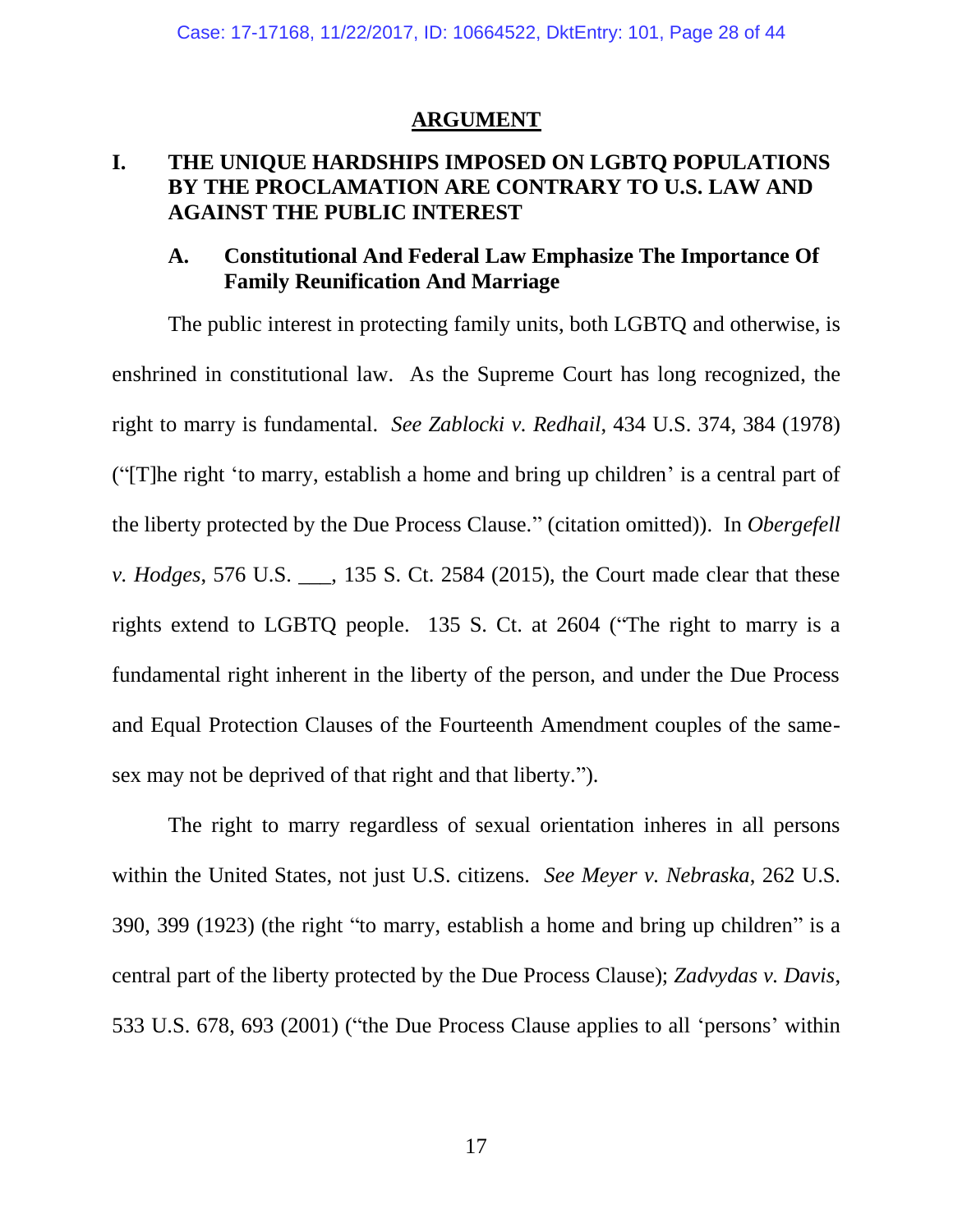#### Case: 17-17168, 11/22/2017, ID: 10664522, DktEntry: 101, Page 29 of 44

the United States, including aliens, whether their presence here is lawful, unlawful, temporary, or permanent").

The United States' commitment to enabling families to live together is also embodied in its visa policies, which provide special allowances for familysponsored visas. *See, e.g.*, 8 U.S.C. § 1153(a)(2) (allowing legal permanent residents to sponsor spouses, children, and unmarried sons or daughters). Members of the LGBTQ community may normally avail themselves of such family reunification visas to assist family members living abroad, including those suffering persecution in countries that discriminate against LGBTQ people. For example, LGBTO individuals might apply for admission on a  $K-1$  "fiance  $(e)$ " visa, which allows the K-1 visa applicant's sponsor in the United States to petition the government to bring the applicant to the United States to be married.<sup>53</sup>

Immigration law must take family unity into account because "[p]ublic policy supports recognition and maintenance of a family unit." *Solis-Espinoza v. Gonzales*, 401 F.3d 1090, 1094 (9th Cir. 2005) ("The Immigration and Nationality

<sup>53</sup> <sup>53</sup> *See* U.S. Dep't of State, Bureau of Consular Affairs, *Nonimmigrant Visa for a Fiancé(e) (K1)*, https://travel.state.gov/content/visas/en/immigrate/family/fiancek-1.html (last visited Nov. 16, 2017); U.S. Citizenship and Immigration Services, *K-1 Process: Step by step*, https://www.uscis.gov/family/k-1-process-step-step (last visited Nov. 16, 2017). Once approved, the applicant must submit significant documentation, including proof to substantiate the applicant's relationship with his or her fiancé(e) in the United States, to a U.S. Consulate or Embassy, participate in an in-person interview, and submit to a medical examination. *Id*.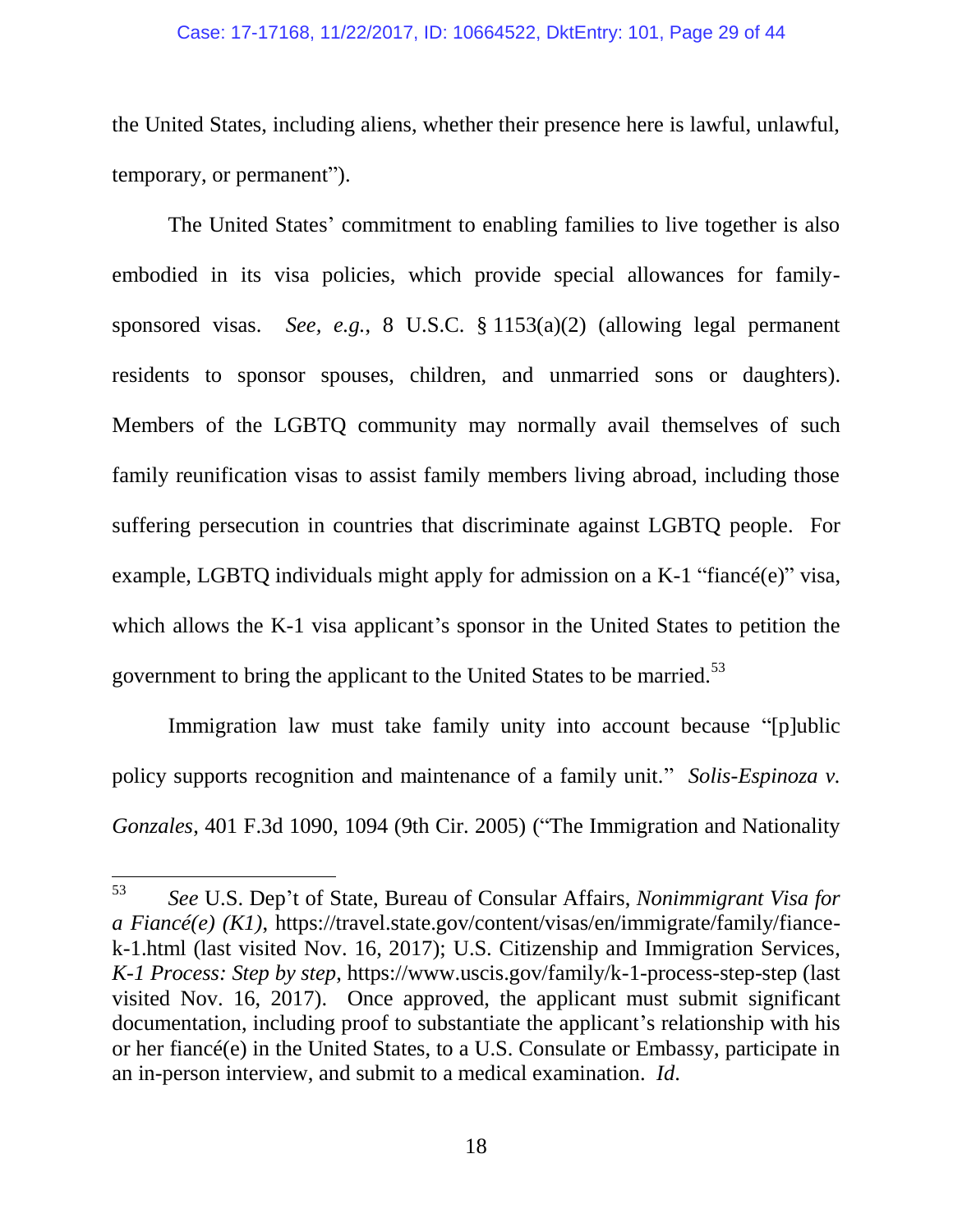Act ('INA') was intended to keep families together. It should be construed in favor of family units and the acceptance of responsibility by family members."); *see also INS v. Errico*, 385 U.S. 214, 220 (1966) ("Congress felt that, in many circumstances, it was more important to unite families and preserve family ties than it was to enforce strictly the quota limitations or even the many restrictive sections that are designed to keep undesirable or harmful aliens out of the country."). 54

Moreover, the value of family unification is an important limitation on deportation proceedings, wherein the Government is required to consider "humanitarian or public interest considerations," including the "compelling humanitarian interest in keeping families united." *United States v. Raya-Vaca*, 771 F.3d 1195, 1207-08 (9th Cir. 2014) (citing cases).

<sup>54</sup> <sup>54</sup> Congress recognized in enacting and amending the INA that the immigration system is designed to preserve family units. *See* H.R. Rep. No. 85-1199, at 2 (1957) (the "legislative history of the [INA] clearly indicates that Congress intended to provide for a liberal treatment of children and was concerned with the problem of keeping families of United States citizens and immigrants united."); H.R. Rep. No. 1365, 82d Cong., 2d Sess., 29 (1952) (the INA implements "the underlying intention of our immigration laws regarding the preservation of the family unit"); *cf. Fiallo v. Bell*, 430 U.S. 787, 795 n.6 (1977) ("[T]he legislative history of the provision at issue here establishes that congressional concern was directed at 'the problem of keeping families of United States citizens and immigrants united.' To accommodate this goal, Congress has accorded a special 'preference status' to certain aliens who share relationships with citizens or permanent resident aliens.").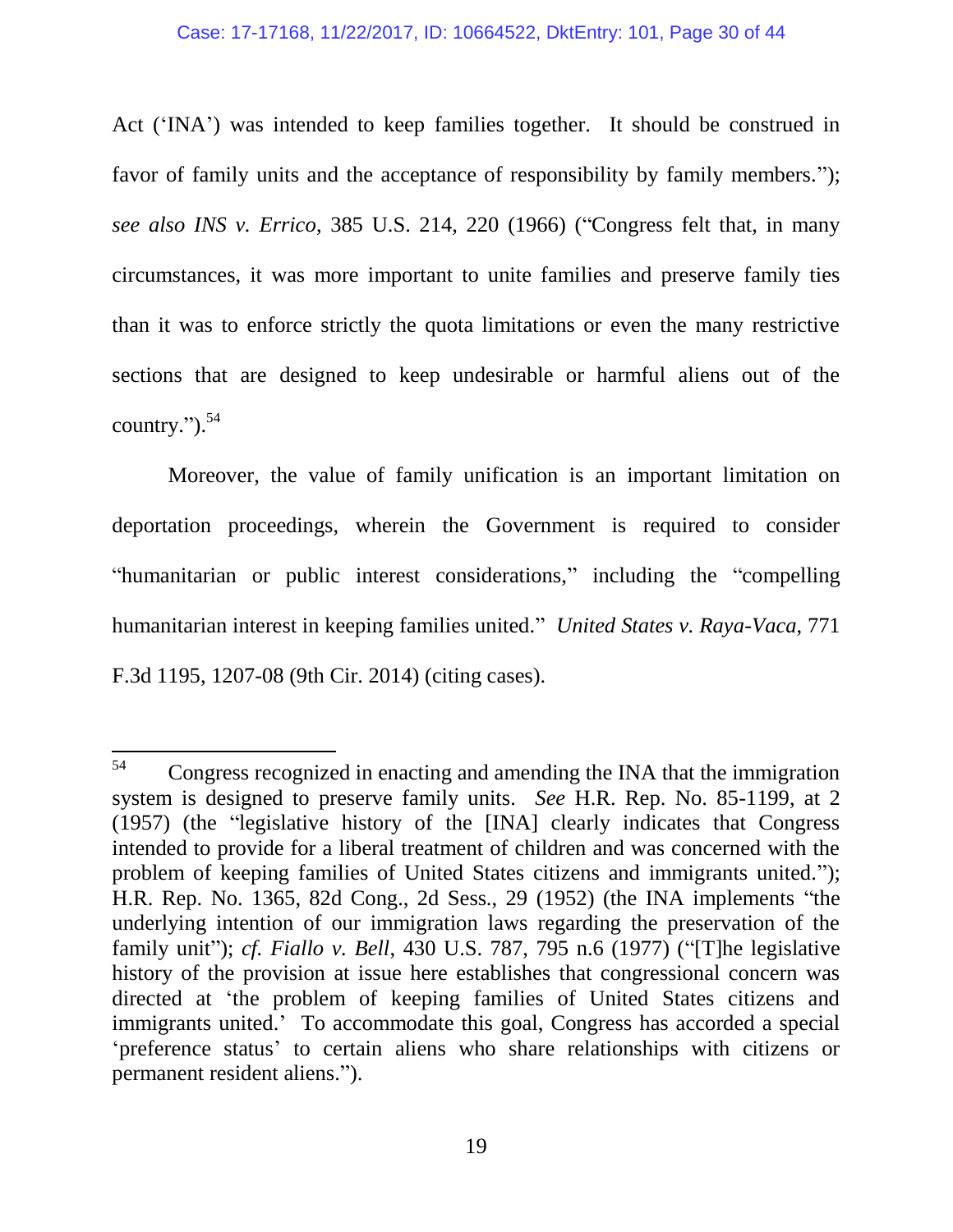The United States has further recognized that the public interest includes consideration of LGBTQ families by its ratification of the International Covenant on Civil and Political Rights ("ICCPR") in 1992. 138 Cong. Rec. S4781-01 (daily ed. Apr. 2, 1992).<sup>55</sup> Specifically, in ratifying the ICCPR, the United States recognized that its domestic law incorporates the fundamental precept that "the family is the natural and fundamental group unit of society and is entitled to protection by society and the State." ICCPR, art. 23, § 1. That principle obligates the United States to recognize the right of a family to live together, and to adopt appropriate measures "to ensure the unity or reunification of families, particularly when their members are separated for political, economic or similar reasons."<sup>56</sup>

### <span id="page-30-0"></span>**B. "Familial Relations" Should Be Construed Broadly To Give Equal Dignity To LGBTQ Families**

In both the immigration context and throughout the law, policies protecting and valuing family reunification and "familial relations" should cover *all* families

<sup>55</sup> Even if the ICCPR is not a self-executing treaty, the United States declared that "U.S. law generally complies with the Covenant[.]" S. Exec. Report 102-23 (102d Cong., 2d Sess.). Ratified treaties — even without implementing legislation — remain the supreme law of the land. *See* U.S. Const. art. VI, cl. 2. Thus, the ICCPR may be a "useful guide" to interpret domestic law. *See Khan v. Holder*, 584 F.3d 773, 783 (9th Cir. 2009) (a treaty that does not have force of law nonetheless serves as a "useful guide" in interpreting other provisions of law) (citation omitted).

<sup>56</sup> Human Rights Committee, *General Comment No. 18, para. 6*, U.N. Doc. HRI/GEN/1Rev.1, at 26 (1994).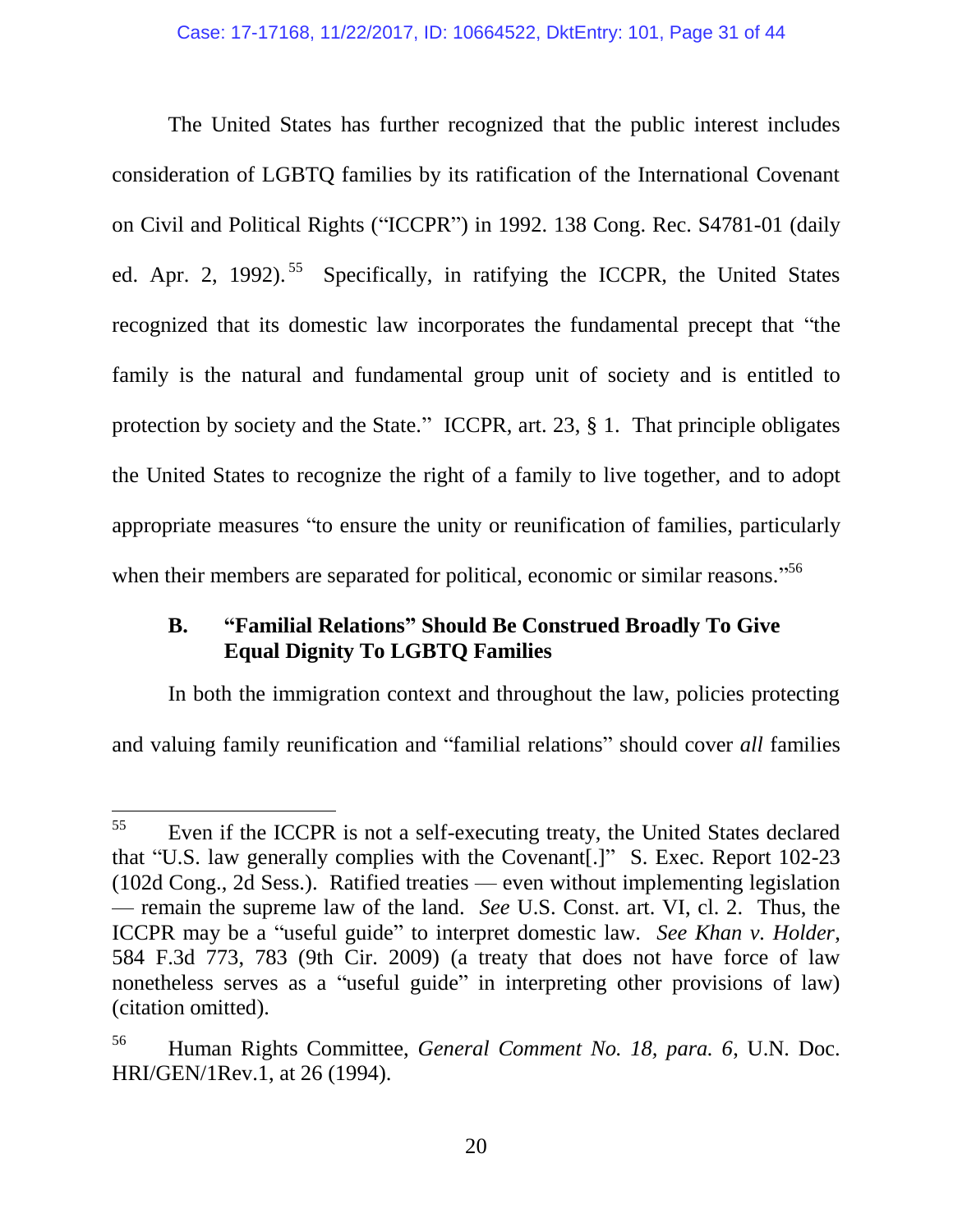#### Case: 17-17168, 11/22/2017, ID: 10664522, DktEntry: 101, Page 32 of 44

— including embracing kinship arrangements that, due to discriminatory legal barriers, cultural factors, or circumstance, do not fit the traditional nuclear family model. A narrow conception of "family" that is limited to immediate legal or genetic family, as is the case for the "close familial relationship" waivers under the Proclamation, *see* Section II *infra*, fails to account for the lived experiences of many LGBTQ families. Accordingly, a narrow construction of familial relationships would cause concrete harms for LGBTQ individuals by excluding from admission to the United States in-laws, extended family and others whose relationships are no less "close" or "bona fide" than traditional nuclear family members.

For instance, same-sex marriage and step-parent or joint adoption of children by same-sex couples are not permitted in any of the eight countries.<sup>57</sup> As a result, LGBTQ families in these countries may be made up of permanent partners, parents, and children who are not legally recognized as belonging to the same family.<sup>58</sup> Moreover, many LGBTQ people, disowned by immediate family because of their sexual or gender identity, are raised by grandparents or other extended family, or form their own supportive networks with legally unrelated people. Indeed, many

<sup>57</sup> <sup>57</sup> *See World Survey*, *supra* n.3, at 68-77 (surveying countries that recognize marriage and adoption by same-sex couples).

See Obergefell, 135 S. Ct. at 2595 (discussing the legal patchwork that precluded adopted children of LGBTQ families from claiming two legal parents).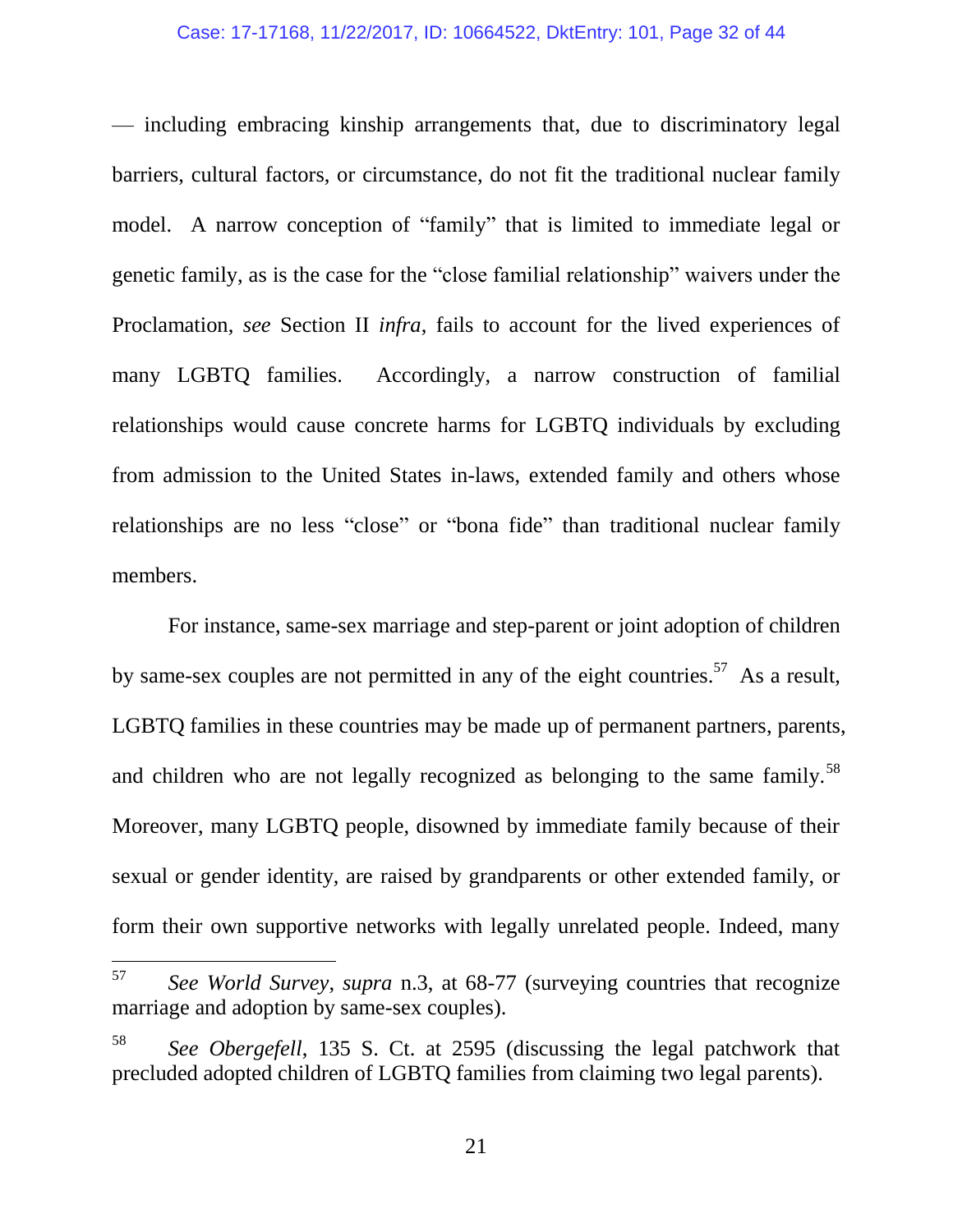#### Case: 17-17168, 11/22/2017, ID: 10664522, DktEntry: 101, Page 33 of 44

LGBTQ people are forced to flee violence and oppression from their families of origin because of their sexual or gender identity. To the extent they have "traditional" family members in the United States, they may be unwilling or unable to draw upon those relationships.

In this country, too, non-nuclear families are increasingly common. As the Supreme Court noted seventeen years ago, "[t]he demographic changes of the past century make it difficult to speak of an average American family. The composition of families varies greatly from household to household." *Troxel v. Granville*, 530 U.S. 57, 63 (2000). The number of people living in multigenerational or skipped-generation families in the United States has doubled in recent decades.<sup>59</sup> Likewise, many LGBTQ individuals in the United States rely on "families of choice" or alternative family structures for the support that their biological families are unable or unwilling to provide.  $60$  The Supreme Court has acknowledged that such non-traditional families are no less worthy of protection.

<sup>59</sup> <sup>59</sup> *See* Richard Fry & Jeffrey S. Passel, *In Post-Recession Era, Young Adults Drive Continuing Rise in Multi-Generational Living*, Pew Research Center (July 17, 2014), http://www.pewsocialtrends.org/2014/07/17/in-post-recession-erayoung-adults-drive-continuing-rise-in-multi-generational-living/ ("A record 57 million Americans . . . lived in multi-generational family households in 2012, double the number who lived in such households in 1980.").

<sup>60</sup> *See generally* Soon Kyu Choi & Ilan H. Meyer, *LGBT Aging: A Review of Research Findings, Needs, and Policy Implications*, Los Angeles: The Williams Institute (Aug. 2016), http://williamsinstitute.law.ucla.edu/wp-content/uploads/ LGBT-Aging-A-Review.pdf.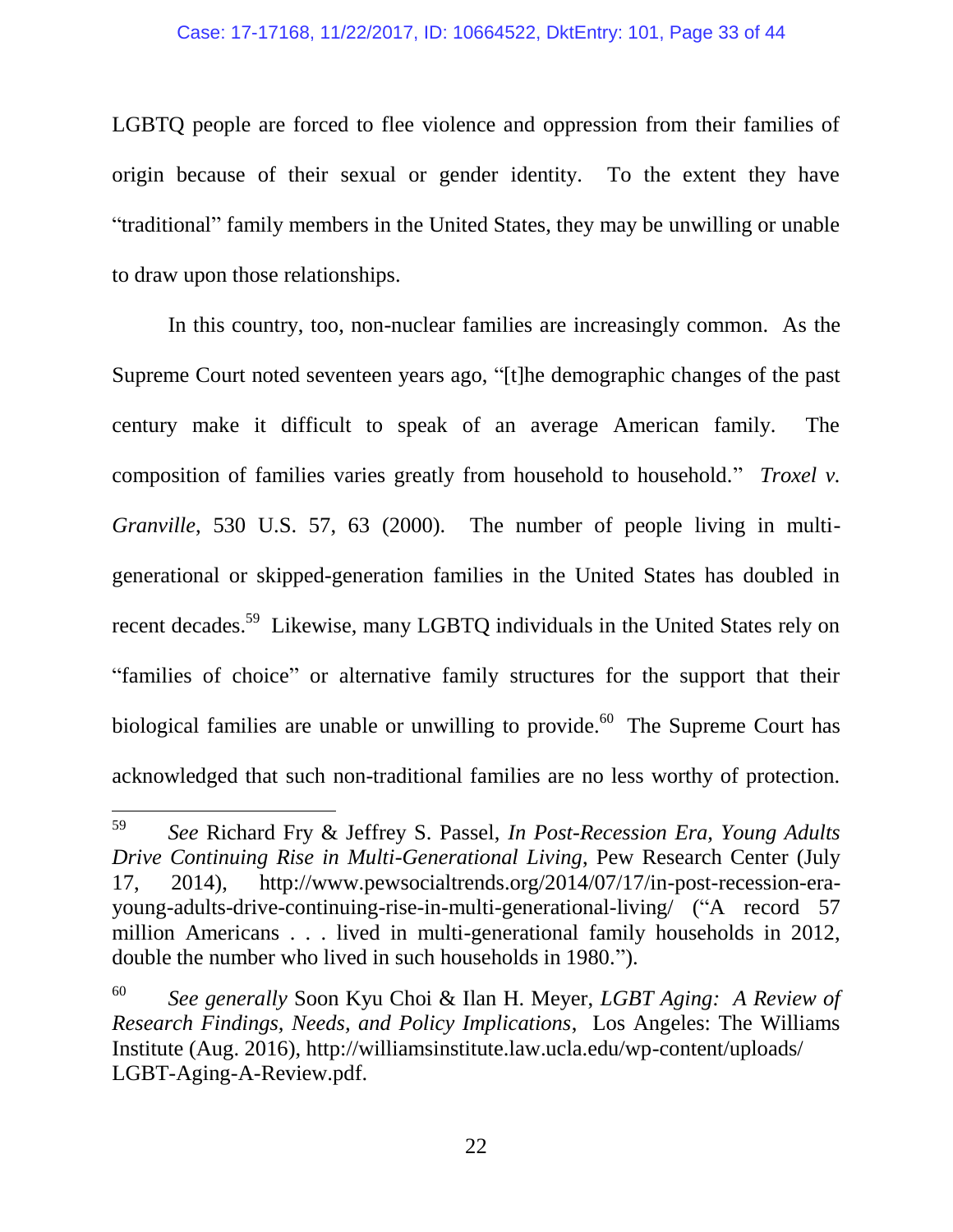"Ours is by no means a tradition limited to respect for the bonds uniting the members of the nuclear family." *Moore v. City of E. Cleveland, Ohio*, 431 U.S. 494, 503 (1977) (association with extended family members is constitutionally protected); *see also Bd. of Dirs. of Rotary Int'l v. Rotary Club of Duarte*, 481 U.S. 537, 545-46 (1987) (the Constitution "protects those relationships, including family relationships, that presuppose deep attachments and commitments to the necessarily few other individuals with whom one shares not only a special community of thoughts, experiences, and beliefs but also distinctively personal aspects of one's life") (citations omitted). In the immigration context, the reason for this flexibility is simple: the "humane purpose of the [INA] to reunite families would be frustrated" by an overly strict interpretation of who is considered a family member. *Kaliski v. Dist. Dir. of INS*, 620 F.2d 214, 217 (9th Cir. 1980) (father was not required to prove under the strict laws of his home country his relationship with his child born out of wedlock; the "purpose of the Act . . . is to prevent continued separation of families").

As the District of Hawaii recently observed, "context matters" when defining familial relationships.<sup>61</sup> Recognizing that families do not look the same everywhere, the UNHCR has advocated, with respect to family reunification, that

<sup>61</sup> <sup>61</sup> Order, *Hawaii v. Trump*, No. 1:17-cv-00050-DKW-KSC, 2017 WL 2989048, at 12 (D. Haw. July 13, 2017).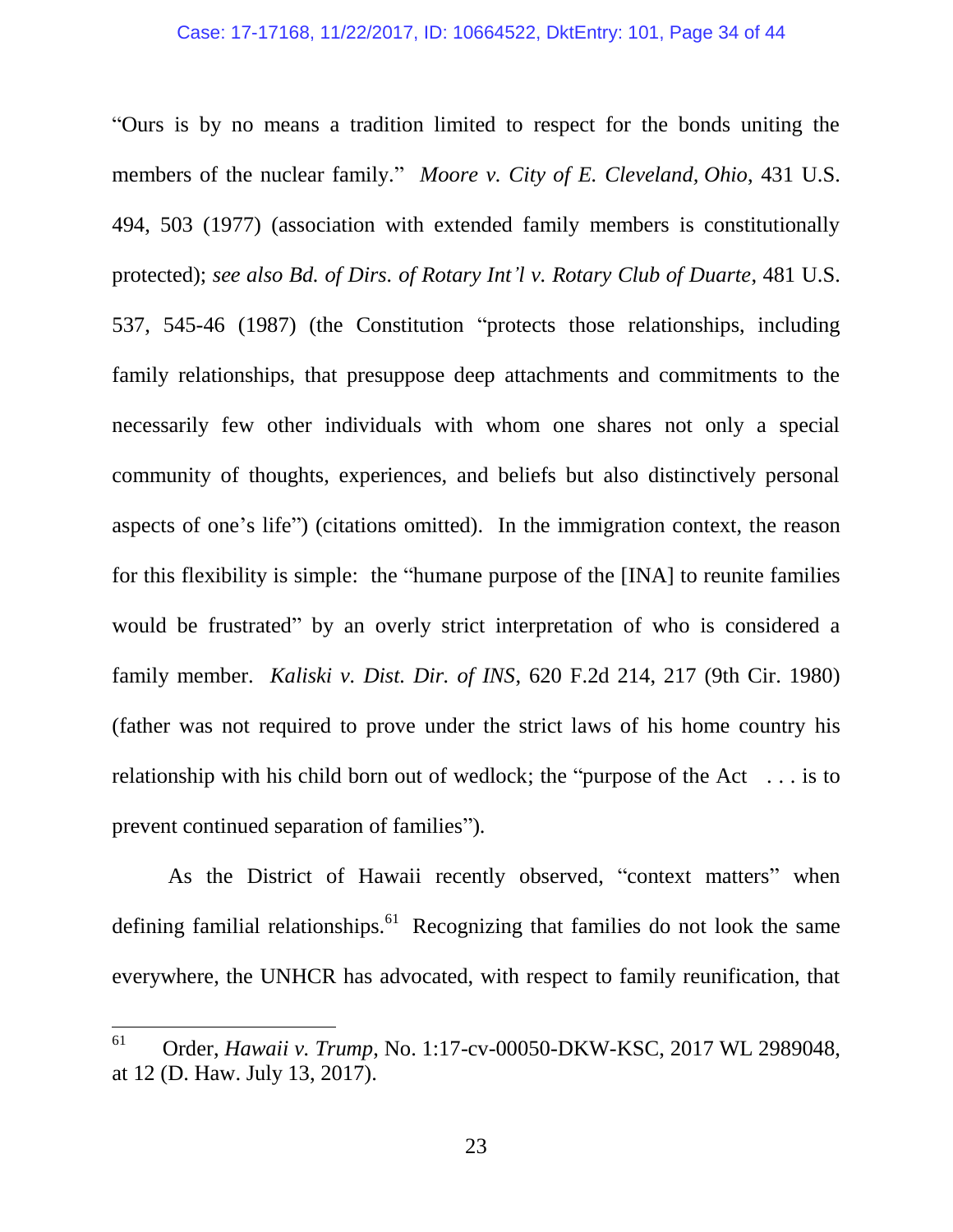"[e]conomic and emotional ties should be given the same weight in reunification as relationships based on blood ties or legally sanctioned unions."<sup>62</sup> International humanitarian law supplies a context-sensitive approach, "recogniz[ing] that a family consists of those who consider themselves and are considered by each other to be part of the family, and who wish to live together."<sup>63</sup>

LGBTQ people come to the United States to achieve formal recognition and protection for their often unconventional families. A broad construction of "family" serves the public interest in family reunification and avoids perpetuating the policies that prevent LGBTQ people in the eight countries from realizing co-equal status in society.

### <span id="page-34-0"></span>**II. THE PROCLAMATION CONTRAVENES U.S. LAW AND POLICY, WHICH ACCEPT LGBTQ INDIVIDUALS AS IMMIGRANTS**

Many LGBTQ individuals apply for visas to permanently relocate to the United States, including the spouses, parents, children, and fiancés of U.S. citizens, residents, and asylees. The Proclamation shuts down visa processing for certain

<sup>62</sup> <sup>62</sup> Kate Jastram & Kathleen Newland, *Family unity and refugee protection*, Refugee Protection in International Law: UNHCR's Global Consultations on International Protection 586 (Erika Feller, *et al*. eds., 2003) (citing UNHCR, *Background Note: Family Reunification in the Context of Resettlement and Integration*, Annual Tripartite Consultations on Resettlement, Geneva 2 (June 2001)), http://www.unhcr.org/419dbf664.html.

<sup>63</sup> *Id.* at 585-86 (citing *Commentary to the Additional Protocols* of the 1949 Geneva Conventions).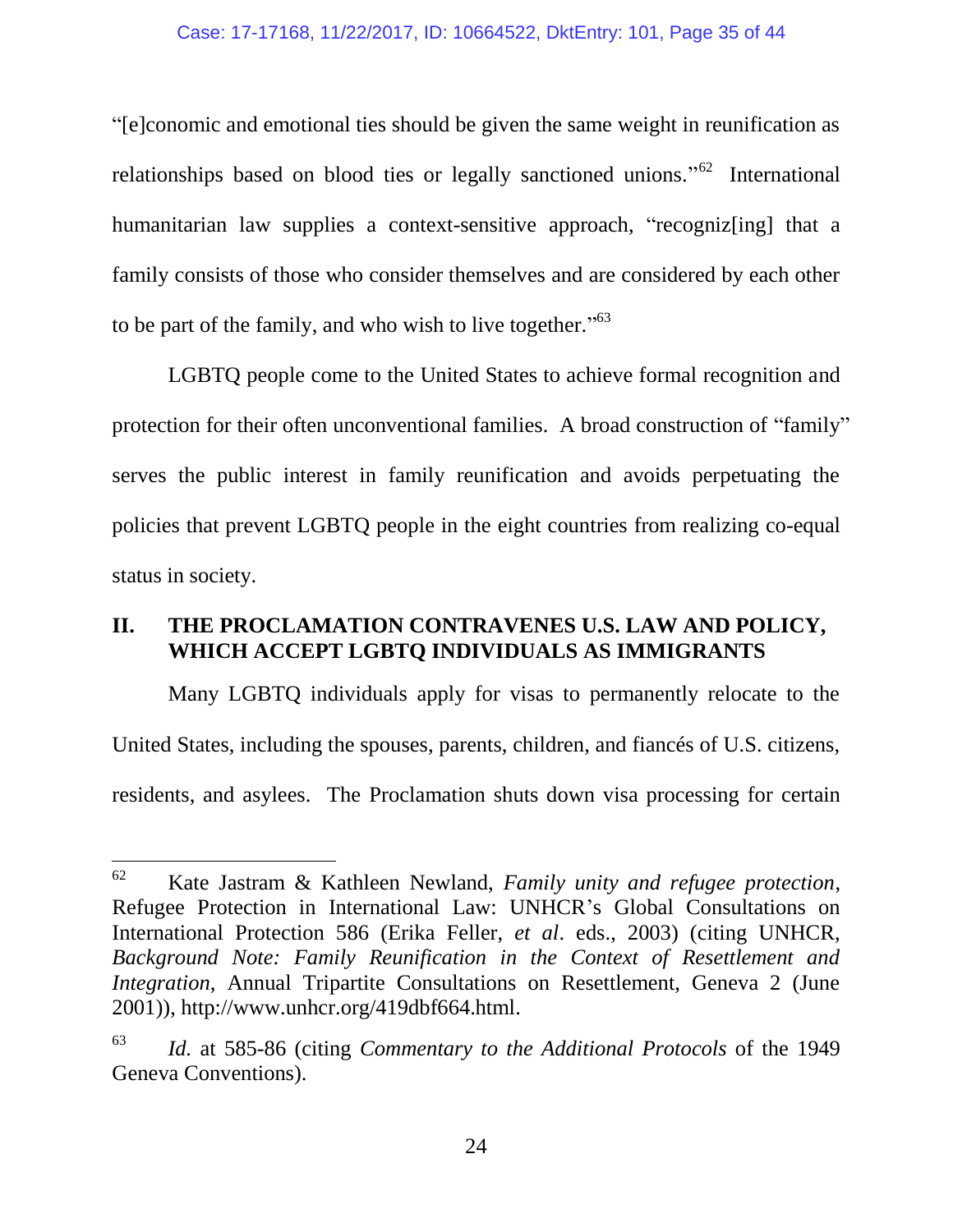#### Case: 17-17168, 11/22/2017, ID: 10664522, DktEntry: 101, Page 36 of 44

visa applicants from the eight countries. P.P. § 2(c). While the Proclamation allows for certain case-by-case exceptions to the ban on issuing visas, including "to visit or reside with a close family member" in the case of "undue hardship," the waiver provisions provide no indication — much less assurance — that LGBTQ visa applicants will be recognized as permitted to proceed under that narrow and perhaps illusory exception, as discussed *infra*. P.P. § 3(c)(iv)(D).

The public policy goal of family reunification would be thwarted if the Proclamation were to take effect, by preventing U.S. citizens and residents from sponsoring U.S. visa applications of LGBTQ family members located in the eight countries. The Proclamation would deprive those U.S.-based family members of the fundamental right to family reunification, the very policy the INA was designed to accomplish. *See Solis-Espinoza*, 401 F.3d at 1094.

For example, the Proclamation would impair U.S. citizens and residents whose fiancés or partners are located in the eight countries from exercising the fundamental right to marry, as their partners may be prohibited from obtaining a K-1 "fiancé(e)" visa to visit the United States. *See* P.P. § 3(c). That harm is exacerbated for same-sex couples because those individuals cannot travel to one of the eight countries to be married, as those countries do not recognize same-sex marriages. By the same token, U.S. children and family members of same-sex couples, unable to marry because they are stranded in one of the eight countries,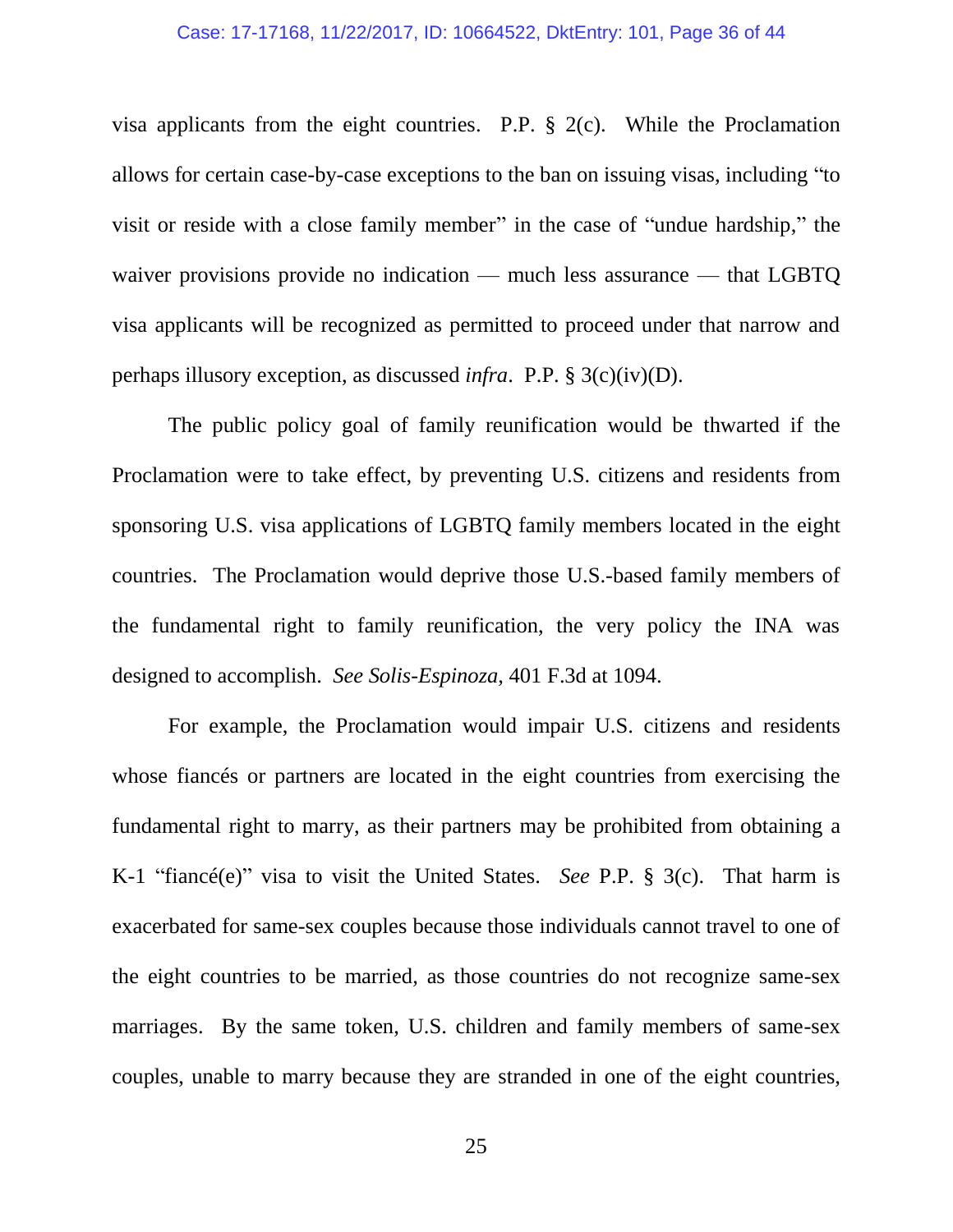would be uniquely deprived of the ability to form a legally-recognized family, and thus would be forced to bear "the stigma of knowing their families are somehow lesser" because their families receive unequal treatment under the Proclamation. *See Obergefell*, 135 S. Ct. at 2600. The Proclamation would thus be an extension of the same context-blind immigration policies that have disparately impacted LGBTQ immigrants and their families. $^{64}$  Although same-sex couples can utilize immigration benefits previously available only to opposite-sex couples, other avenues for family reunification remain closed or only available after surmounting additional hurdles. For instance, proving a parent-child relationship is significantly complicated, if not impossible, for a *de facto* parent who by the law of her country of origin cannot adopt or gain legal custody of her child, or marry the child's

l

<sup>&</sup>lt;sup>64</sup> As the Supreme Court has recognized, the federal government until only very recently categorically discriminated against LGBTQ people in the immigration context by, among other things, making homosexuality grounds for inadmissibility and by refusing to recognize same-sex spouses. *See, e.g.*, *Obergefell*, 135 S. Ct. at 2596 (noting that gays and lesbians have been "excluded" under immigration laws"); *Boutilier v. INS*, 387 U.S. 118 (1967) (determining that the INA's exclusion of aliens afflicted with "psychopathic personality" was intended by Congress to exclude homosexuals from admission); *Bassett v. Snyder*, 59 F. Supp. 3d 837, 849 (E.D. Mich. 2014) ("The federal government categorically discriminated against gays and lesbians in immigration until 1990, barring all gay and lesbian noncitizens from entering the United States. . . . And the [INA] labeled gay and lesbian people as mentally ill." (citations omitted)).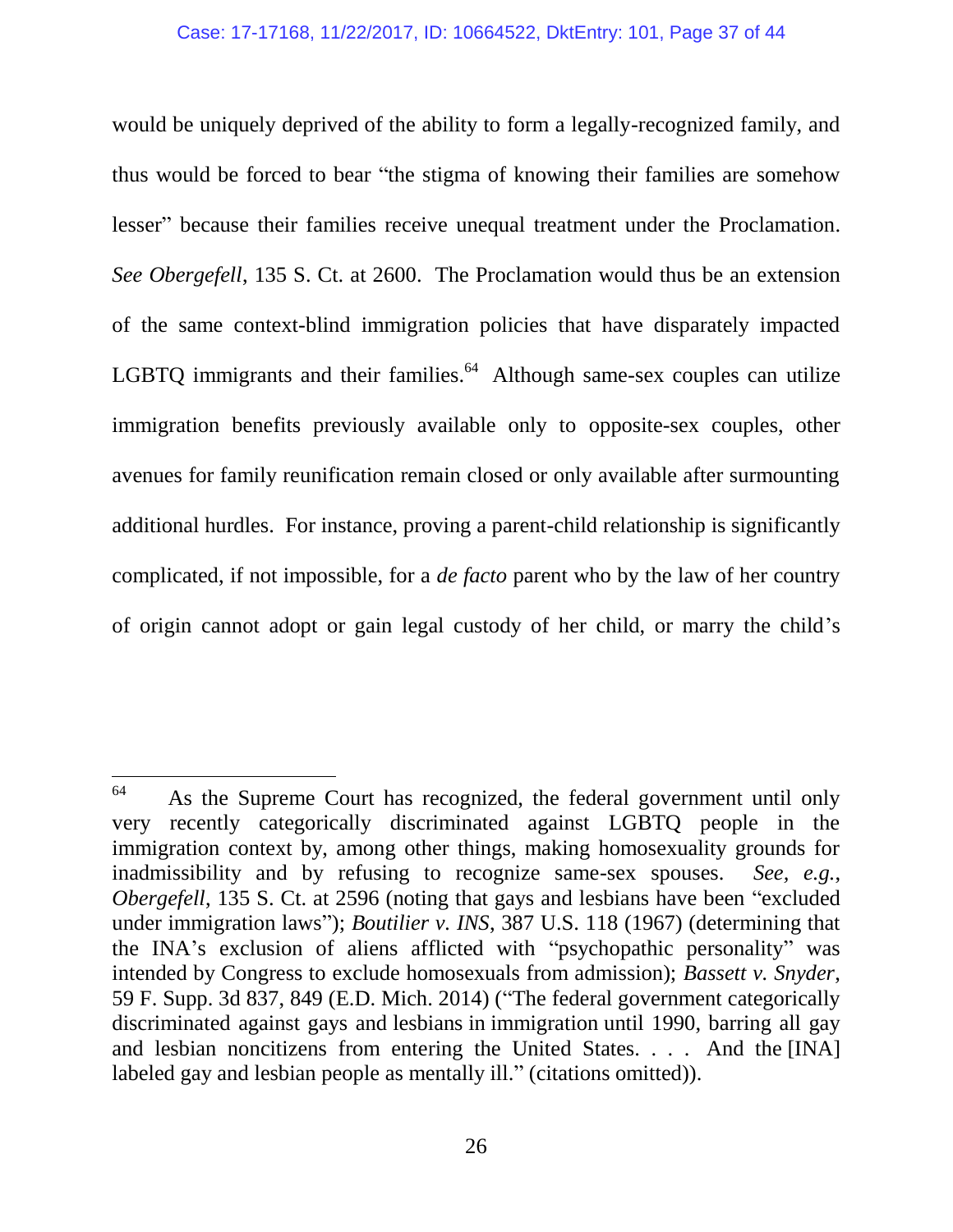biological parent.<sup>65</sup> And given that in-laws are a "clear" example of close family, *see Trump v. International Refugee Assistance Project*, \_\_\_ U.S. \_\_\_, 137 S. Ct. 2080, 2088 (2017), no same-sex couples in the eight targeted countries have legally recognized or documented in-law relationships, unless they were married in a country that recognizes their relationships.<sup>66</sup>

The Proclamation indefinitely delays the ability of LGBTQ foreign nationals to leave the eight countries, even though some of these individuals could have strong cases to obtain visas by virtue of their familial relationships with U.S. citizens or residents. Moreover, if LGBTQ visa applicants in the eight countries are forced to wait an indefinite period of time for the visa process to resume, they will be waiting in hostile political and social environments. Each day the Proclamation suspends the processing of visa applications, deserving visa applicants will be exposed to the likelihood of violence — and the certainty of discrimination — in the eight countries.

<sup>65</sup> <sup>65</sup> *See, e.g.*, 8 U.S.C. §§ 1101(b)(1), (c)(1) (defining "child" to include a genetic child, a stepchild by marriage, a child legitimated by law, or an adopted child in the adoptive parent's legal custody).

<sup>66</sup> These examples illustrate how the Proclamation, even with waivers for "close family members," is too narrow to protect LGBTQ individuals' close family relationships.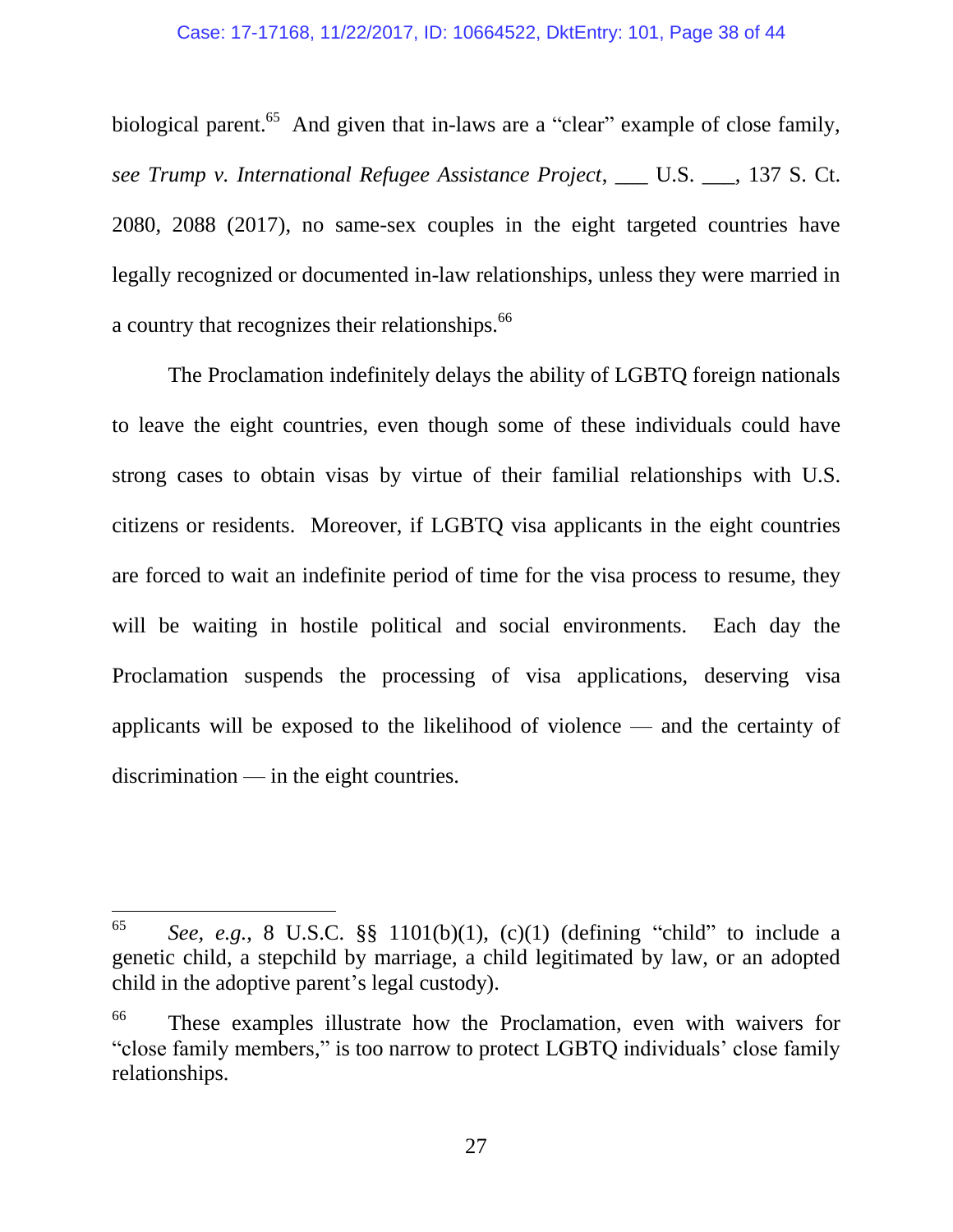### <span id="page-38-0"></span>**III. THE PROCLAMATION'S WAIVER PROVISIONS FAIL TO MITIGATE THE HARMS THE PROCLAMATION INFLICTS ON LGBTQ INDIVIDUALS**

The Proclamation's waiver provisions for visa-seekers do little to mitigate the harms LGBTQ individuals would face if the Proclamation were allowed to go into effect. The Proclamation allows for waivers of the suspension on visaissuance for individuals with a "close familial relationship" to someone living in the United States, including fiances and immediate in-laws. <sup>67</sup>

The notion that the Government will issue a significant number of waivers to LGBTQ individuals from the eight affected countries, however, begs credulity in light of the Administration's determination that the waiver provisions may only apply to "close familial relationships" that are "formal" and "documented."<sup>68</sup> As discussed above, LGBTQ individuals, whose familial relationships are often legally *un*recognized in their countries of origin — and therefore are unlikely to be formal, much less documented — will suffer a disproportionate and unjustified restriction on their ability to qualify for visas under the terms of the Proclamation. Moreover, the Proclamation is sharply limited so as to preclude visa applications based on relationships with "extended" family members, even though that

<sup>67</sup> <sup>67</sup> U.S. Dep't of State, *Court Order on Presidential Proclamation on Visas* (Oct. 17, 2017), https://travel.state.gov/content/travel/en/news/importantannouncement.html.

 $^{68}$  *Id.*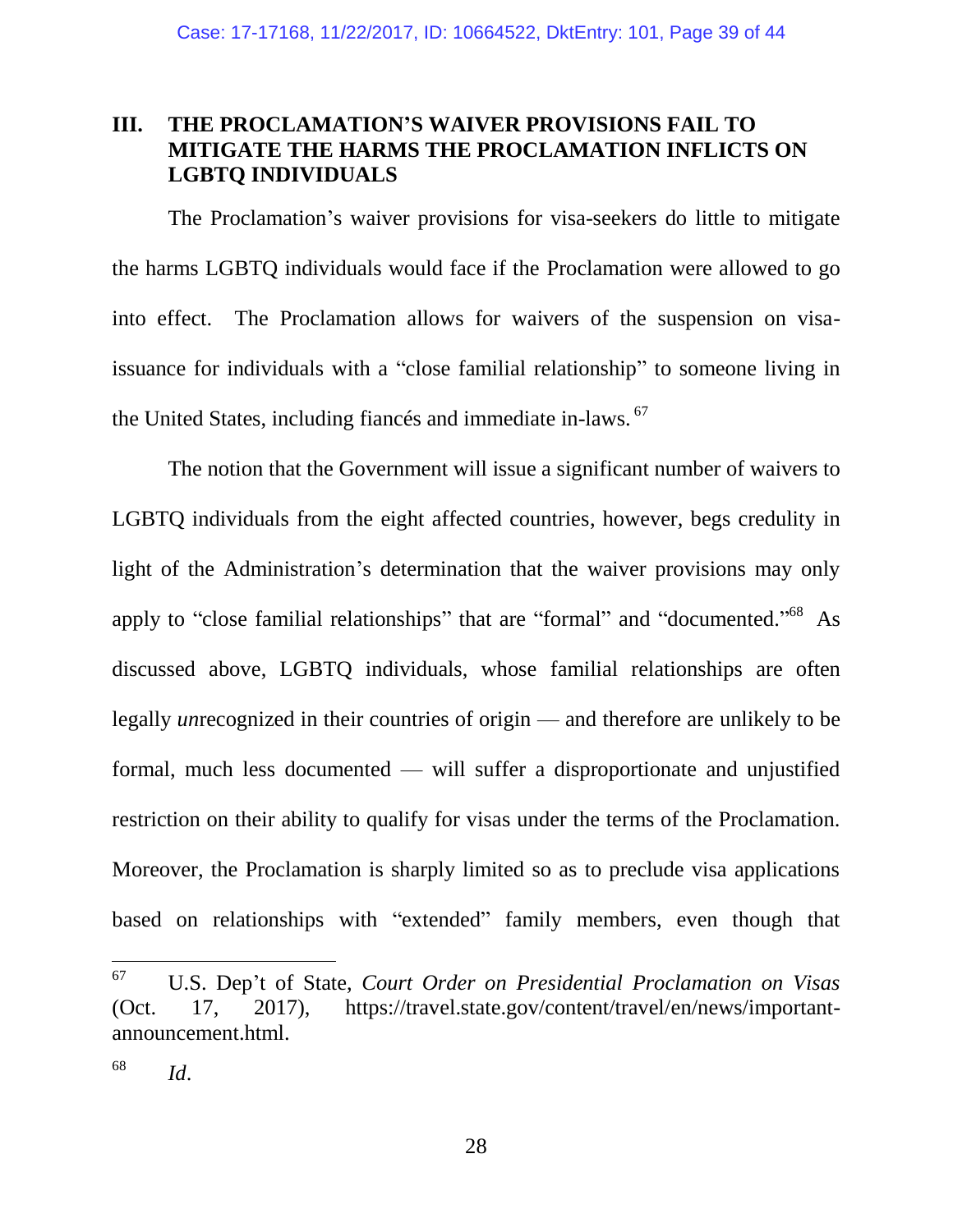#### Case: 17-17168, 11/22/2017, ID: 10664522, DktEntry: 101, Page 40 of 44

definition perpetuates the outdated, context-blind definition of familial relationships that fails to effectuate, and here would undermine, the purposes of U.S. immigration law.<sup>69</sup> Thus, in contrast to similarly situated non-LGBTQ persons whose relationships are officially recognized in the eight affected countries, LGBTQ persons stand to be disproportionately excluded from the Proclamation's waiver provisions.

Furthermore, waivers are unlikely to offer real protection even to those visaapplicants who can document a basis for the waiver. Neither the Proclamation nor the Administration has provided visa-seekers with meaningful guidance on the criteria that will be used in considering waiver applications. Instead, applicants are left with the cold comfort that a consular officer or Customs and Border Protection official "may, in their discretion, grant waivers on a case-by-case basis." P.P. § 3(c). An applicant must prove to that official's subjective satisfaction that "denying entry would cause [him or her] undue hardship," that he or she "would not pose a threat to the national security or public safety of the United States" and that his or her "entry would be in the public interest." P.P.  $\S$  3(c)(i). This vague language is insufficient, and could be easily abused, creating further uncertainty as to whether LGBTQ persons may obtain these waivers.

<sup>69</sup> <sup>69</sup> *See supra*, Section I.B.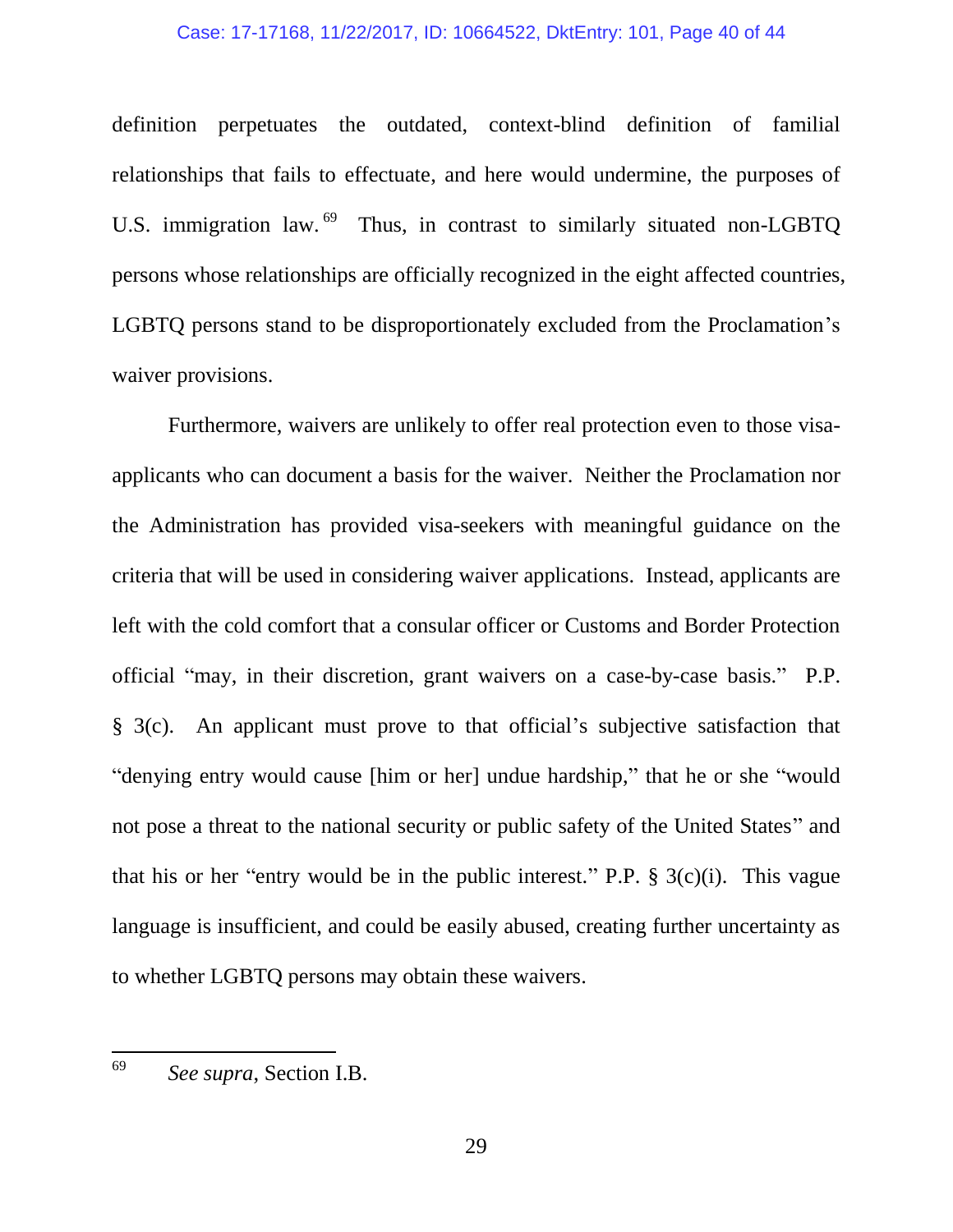Moreover, the fact that the waiver provisions require LGBTQ individuals to reveal information about their sexual orientation or gender identity to consular officers, and possibly the consulate's staff (often consisting of foreign nationals), poses additional dangers beyond those typically faced by LGBTQ persons seeking to travel to the United States. The resulting chilling effect on LGBTQ persons' willingness to apply for admission to the United States would only compound their suffering in the eight countries — and the suffering of their American relatives here. The waiver provisions therefore do not diminish any of the special risks and dangers imposed by the Proclamation on LGBTQ people.

#### **CONCLUSION**

<span id="page-40-0"></span>For all the reasons stated above, *Amici Curiae* respectfully request that this Court affirm the order of the District of Hawaii, enjoining the Government from enforcing the Proclamation.

(*signature appears on following page*)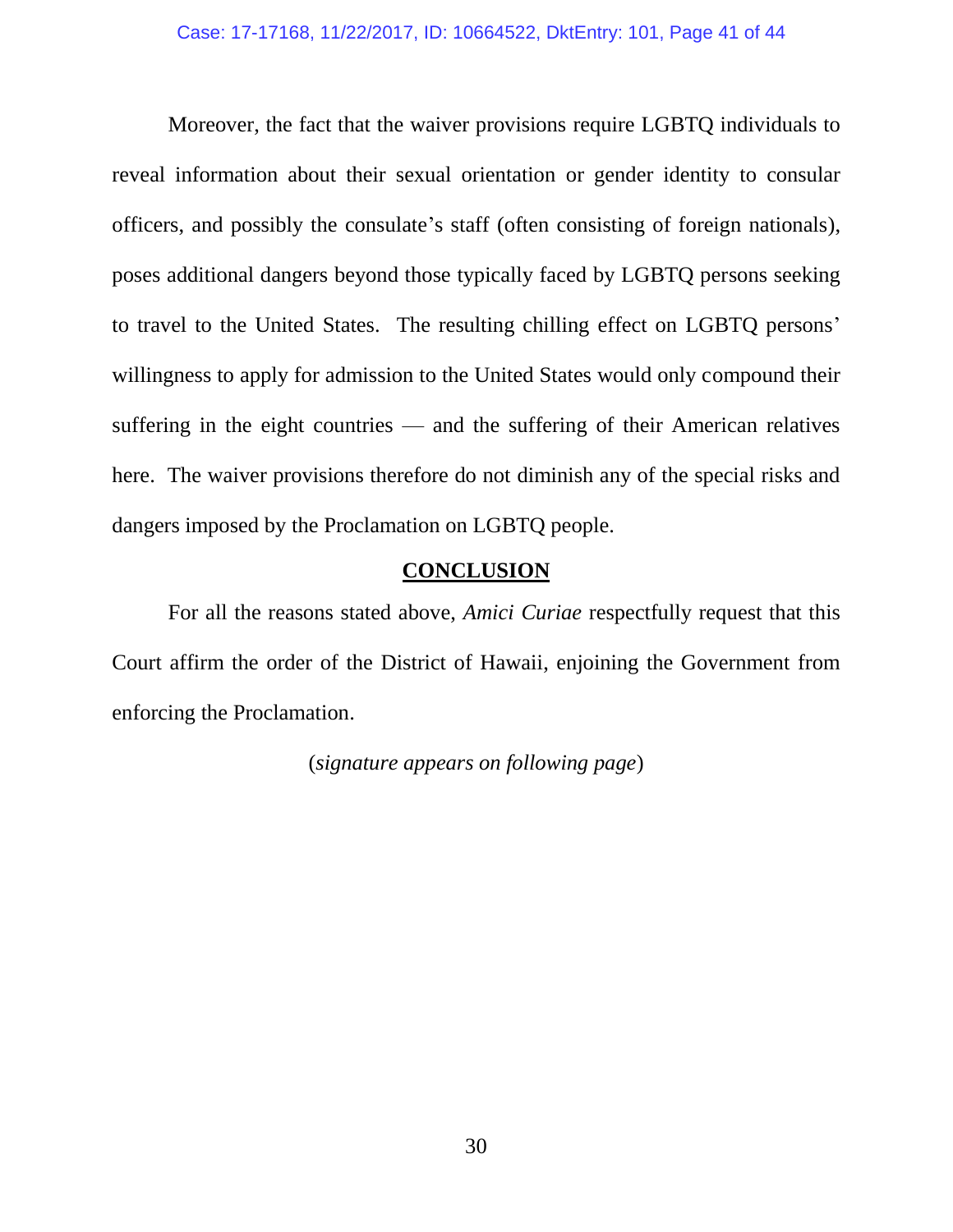#### Respectfully submitted,

s/ Matthew E. Sloan Matthew E. Sloan *Counsel of Record* Richard A. Schwartz Allison B. Holcombe Alyssa J. Clover Brittany Ellenberg Skadden, Arps, Slate, Meagher & Flom LLP 300 South Grand Avenue, Suite 3400 Los Angeles, CA 90071 (213) 687-5000 matthew.sloan@skadden.com

Eric J. Gorman Jennifer H. Berman Skadden, Arps, Slate, Meagher & Flom LLP 155 North Wacker Drive, Suite 2800 Chicago, IL 60606 (312) 407-0700 eric.gorman@skadden.com

Noelle M. Reed Sarah Grossnickle Jonathan Fombonne Skadden, Arps, Slate, Meagher & Flom LLP 1000 Louisiana Street Suite 6800 Houston, TX 77002 (713) 655-5100 noelle.reed@skadden.com

Joseph M. Sandman Skadden, Arps, Slate, Meagher & Flom LLP 1440 New York Ave., N.W. Washington, D.C. 20005 (202) 371-7000 joseph.sandman@skadden.com Aaron Morris Immigration Equality 40 Exchange Place Suite 1300 New York, NY 10005 (212) 714-2904 amorris@immigrationequality.org

Virginia M. Goggin New York City Gay And Lesbian Anti-Violence Project 116 Nassau Street Floor 3 New York, NY 10038 (212) 714-1184 vgoggin@avp.org

Glenn Magpantay The National Queer Asian Pacific Islander Alliance 233 Fifth Avenue Suite 4A New York, NY 10016 (917) 439-3158 glenn\_magpantay@nqapia.org

*Attorneys for Amici Curiae Immigration Equality, The New York City Gay And Lesbian Anti-Violence Project, The National Queer Asian Pacific Islander Alliance, The LGBT Bar Association of Los Angeles, The LGBT Bar Association of Greater New York, the Lesbian and Gay Bar Association of Chicago, GLBTQ Legal Advocates & Defenders, and Bay Area Lawyers for Individual Freedom*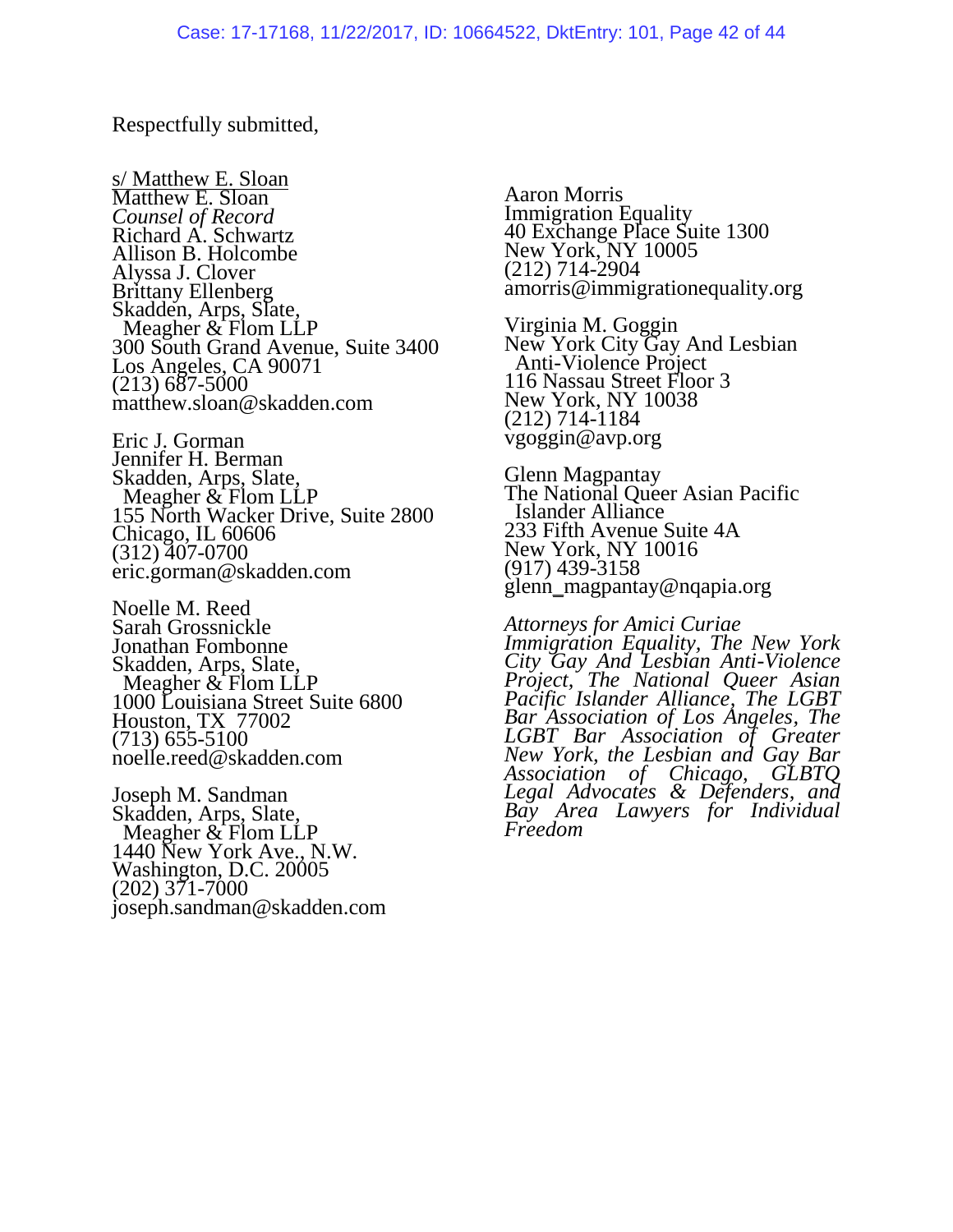#### **CERTIFICATE OF SERVICE**

I hereby certify that on November 22, 2017, I electronically filed the foregoing document with the Clerk of the Court for the United States Court of Appeals for the Ninth Circuit by using the appellate CM/ECF system. Participants in the case are registered CM/ECF users, and service will be accomplished by the appellate CM/ECF system.

> s/ Matthew E. Sloan Matthew E. Sloan